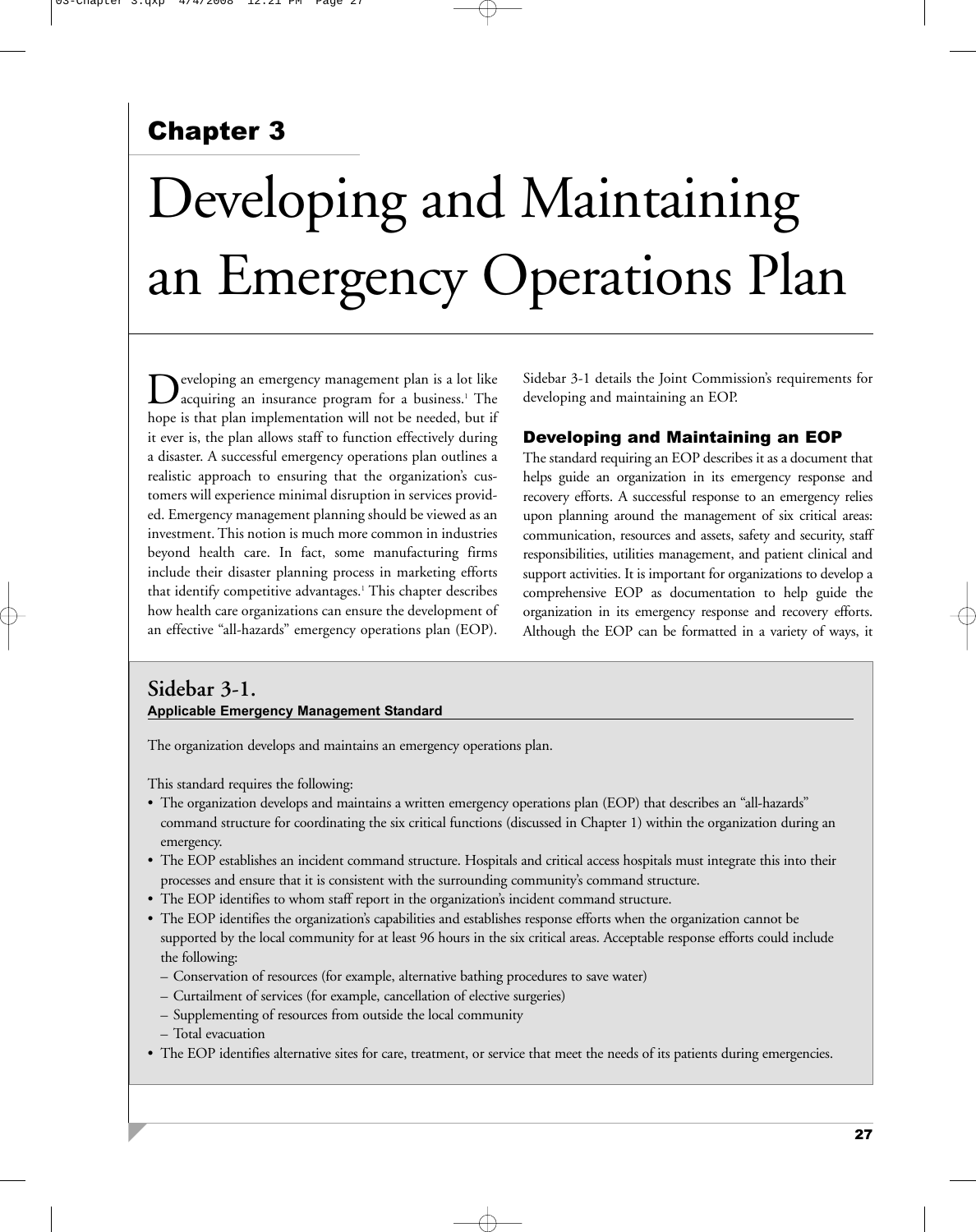# BE PREPARED TIP

#### **Structuring the Plan**

Organizations should consider structuring their plans to state how the items listed in the elements of performance are met within the organization. The plan should include appropriate policies and procedures to respond to likely hazards, as defined in the hazard vulnerability analysis (HVA) described in Chapter 2.

must address these six critical areas to serve as a blueprint for managing care and safety during an emergency. The EOP replaces previous Joint Commission requirements for an emergency management plan and requires organizations to assemble the policies and procedures necessary to respond to emergencies.

Some emergencies can escalate unexpectedly and strain the organization and the entire community. An organization cannot mitigate risks, plan thoroughly, and sustain an effective response and recovery without preparing its staff and collaborating with the community, suppliers, and external response partners. Such an approach will aid the organization in developing a scalable response capability and in defining the timing and criteria for decisions that involve sheltering in place, patient transfer, facility closings, or evacuation. By describing an "all-hazards" command structure for coordinating the aforementioned six critical functions within the organization during an emergency, the plan further gives an organization the tools necessary to meet the challenges of an emergency.

The EOP itself should be a self-contained document. Some organizations might divide the document into major sections covering internal and external emergencies. These sections can begin with the all-purpose EOP, followed by subsections dealing with specific critical areas and with most-likely scenarios. In other words, how would the organization respond to specific types of events? Some organizations then further break down each subsection with entries for defined areas such as departments, formatted with a common template. This makes it easier for the average employee who is not familiar with the entire plan to figure out what he or she should do. (More about staff responsibilities can be found in Chapter 7.) Steps that could be used as a starting point to building an emergency operations plan appear in Table 3-1 and Table 3-2 (page 29).

The EOP also should be written in clear English. Staff should define all terms at the beginning and avoid using too many acronyms or abbreviations. A clearly marked glossary at the back of the document should define any acronyms or abbreviations that are used.

## *Incident Command Structure and Identifying Staff Reporting*

The Joint Commission requires that the EOP establish an incident command system (ICS) for emergency management. For critical access hospitals and hospitals, the standard further requires that the ICS is integrated into and consistent with its community's command structure. The ICS requirement should be familiar to organizations from previous accreditation standards. A successful ICS, which should be thought of as an "all-hazards" command structure, includes the following characteristics:

- Flexibility—the structure must be adaptable to a wide variety of situations, including those that the hospital or long term care organization might not have anticipated.
- Clarity—all individuals within the organization, from clinical to clerical staff, must clearly understand their roles and responsibilities.
- Community integration—the organization's command structure must be coordinated with that of the community responders, such as emergency medical services, as well as the police and fire departments; local, state, or federal emergency management agencies; and other local health care organizations.

An ICS is a standardized incident management concept designed specifically to allow all types of emergency responders to adopt an integrated organizational structure equal to the complexity and demands of any single incident or multiple incidents without being hindered by jurisdictional boundaries.

# BE PREPARED TIP

#### **Developing the Plan**

Organization staff should review every issue that is addressed by the elements of performance for the Emergency Operations Plan standard because each must be covered in the plan. However, simply restating the intent in the emergency management plan is not enough. The plan should discuss the organization's method of compliance in enough detail to allow the reader to understand the process and procedures, but not so detailed as to make the plan too voluminous.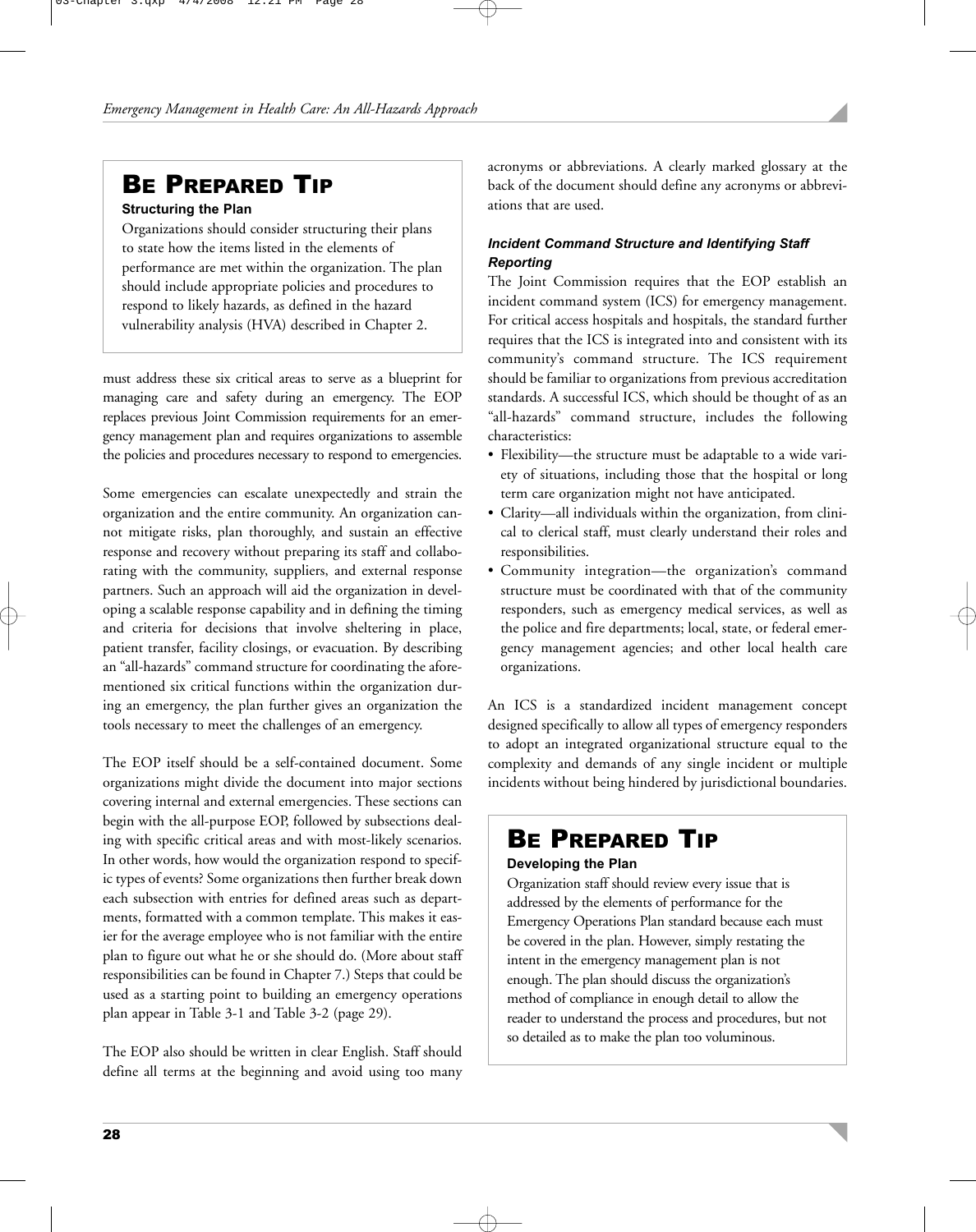## **Table 3-1.** Steps to Building a Customized Emergency Operations Plan

- 1. By conducting a hazard vulnerability analysis, as described in Chapter 2, identify the risks that can potentially affect the health care facility.
- 2. Add issues and assess compliance related to the Joint Commission requirements and other agencies and unlisted regulatory issues.
- 3. Briefly describe compliance with each requirement.
- 4. Cross-reference to more detailed policies and procedures.
- 5. Establish and document the process for information collection and evaluation.
- 6. Determine the content and establish the process for staff orientation and education.
- 7. Develop the appropriate emergency response procedures.
- 8. Identify appropriate performance monitors based on actual or potential risk.
- 9. Establish the process for annual evaluation of the plan.

Source: Joint Commission Resources: Guide to Emergency Management Planning in Health Care. Oakbrook Terrace, IL: Joint Commission on Accreditation of Healthcare Organizations, 2002.

## **Table 3-2.** Developing a Disaster Plan

The Agency for Healthcare Research and Quality (AHRQ) recommends the following steps for developing a disaster plan:

- 1. Assemble an interdisciplinary team of key stakeholders for disaster planning.
- 2. Review current resources, strengths, and weaknesses.
- 3. Develop a detailed written disaster response plan.
- 4. Disseminate and practice the plan through education and drills.
- 5. Evaluate the adequacy of knowledge, skills, and resources.
- 6. Revise the plan based on objective data and lessons learned.
- 7. Modify education and training as needed to target areas of weakness.
- 8. Continuously repeat these steps.

Key components of the plan, the AHRQ says, should include an incident command system, system integration, logistics, security, clinical care, human resources, and public relations.

**Source:** Agency for Healthcare Research and Quality (AHRQ): *Bioterrorism and Health System Preparedness: Disaster Planning Drills and Readiness Assessment.* Rockville, MD: AHRQ, Jan. 2004.

## **Emergency Operations Plan Checklist**

- Surveillance and epidemiological process
- Identification of command structure and authorized personnel
- Notification process
- Activation in stages (alert, standby, callout, stand-down)
- Response plan by department
- Command center location, equipment, staffing, and alternative locations
- Communications systems if all usual lines and methods fail (radios, runners, and so forth)
- Local/regional coordination plan
- Security plan to control access and egress
- Internal traffic flow and control
- Media management and response
- Reception of casualties and victims (identification, triage, stabilization, admission or transfer, transport)
- Meeting care/communication needs of specific populations (non-English-speaking, elderly, pediatric)
- Volunteer plan
- Information sharing plans
- Facility evacuation
- Relocation of care recipients and staff
- Decontamination, isolation, or quarantine
- Assessment of equipment, facility, and laboratory supplies
- Availability of pharmaceuticals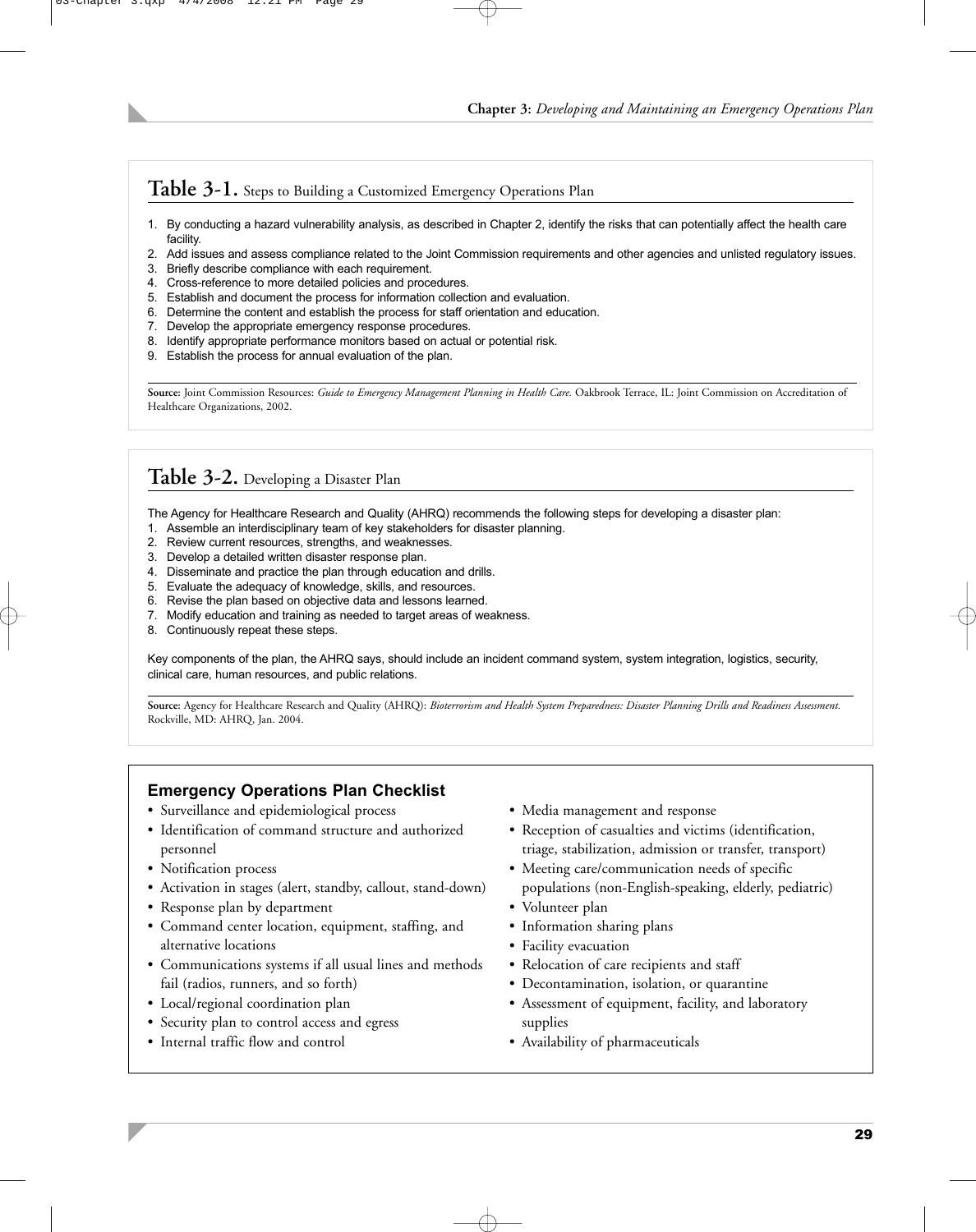# BE PREPARED TIP

#### **Incident Command System Structure**

The incident command system (ICS) typically puts one individual (the incident commander) in charge of the emergency and decision-making process. Other positions or roles in an ICS, depending on the size and complexity of the organization, include public information officer, safety and security officer, liaison officer, liaison chief, planning chief, finance chief, and operations chief. Which of these positions is activated depends on the extent and type of the emergency encountered.

#### **An "All-Hazards" Command Structure**

An effective command system takes an "all-hazards" approach, with the following characteristics:

- A flexible structure for response to a variety of emergencies
- Clear delineation of staff roles and responsibilities
- A predictable chain of command
- Accountability for staff involved
- Prioritized response checklists
- The use of common terminology to reduce miscommunication
- The ability to be integrated into a communitywide plan

**Source:** Joint Commission Resources: *Are You Prepared? Hospital Emergency Management Guidebook.* Oakbrook Terrace, IL: Joint Commission on Accreditation of Healthcare Organizations, 2006.

In the early 1970s ICS was developed to manage rapidly moving wildfires and to address the following problems<sup>2</sup>:

- Too many people reporting to one supervisor
- Different emergency response organization structures
- Lack of reliable incident information
- Inadequate and incompatible communications
- Lack of structure for coordinated planning among agencies
- Unclear lines of authority
- Terminology differences among agencies
- Unclear or unspecified incident objectives

Although the EOP standard does not require a specific system, community integration itself is considered critical. Several models exist, including the National Incident Management System (NIMS), the Hospital Incident Command System (HICS), and the Fire Service Incident Command System. (*See* Figure 3-1 (pages 31–35) and Sidebar 3-2 (pages 36–38) and the scenario presented within it for more information on HICS and NIMS.) The HICS is probably the most wellknown command structure model used in health care organizations throughout the country, defining staff responsibilities and reporting channels and using common terminology.

One of the reasons for the popularity of the HICS is its flexibility. This system provides a temporary organizational structure that enables individuals to be rotated into various roles as time and circumstances dictate. The command staff includes the incident commander, liaison officer, public information officer, safety officer, and medical technical specialist. The medical technical specialist is a role that can be filled depending on the type of event, such as a specialist in pediatric or biological or infectious disease. Beyond the command staff, the HICS further defines roles related to operations, planning, logistics, and finance/operations.

The HICS's use of an organizational chart is useful in clearly delineating the roles and responsibilities of staff members and leaders during an emergency. In addition, the HICS can be easily integrated into an organization's EOP and fits well with communitywide emergency efforts because of its standardization of roles and use of common terminology.

It is worth noting that no fixed model, whether it is the HICS, the NIMS, or another model, should be adopted in totality without intensive consultation with the involved community agencies. Modifications will undoubtedly be required to adapt to the given health care organization.

For any ICS to be successfully implemented, staff must understand to whom they report. This is important because emergency situations are likely to result in a reporting structure different than what staff are accustomed to, and staff must be not only ready to work, but cooperative in working toward a common goal.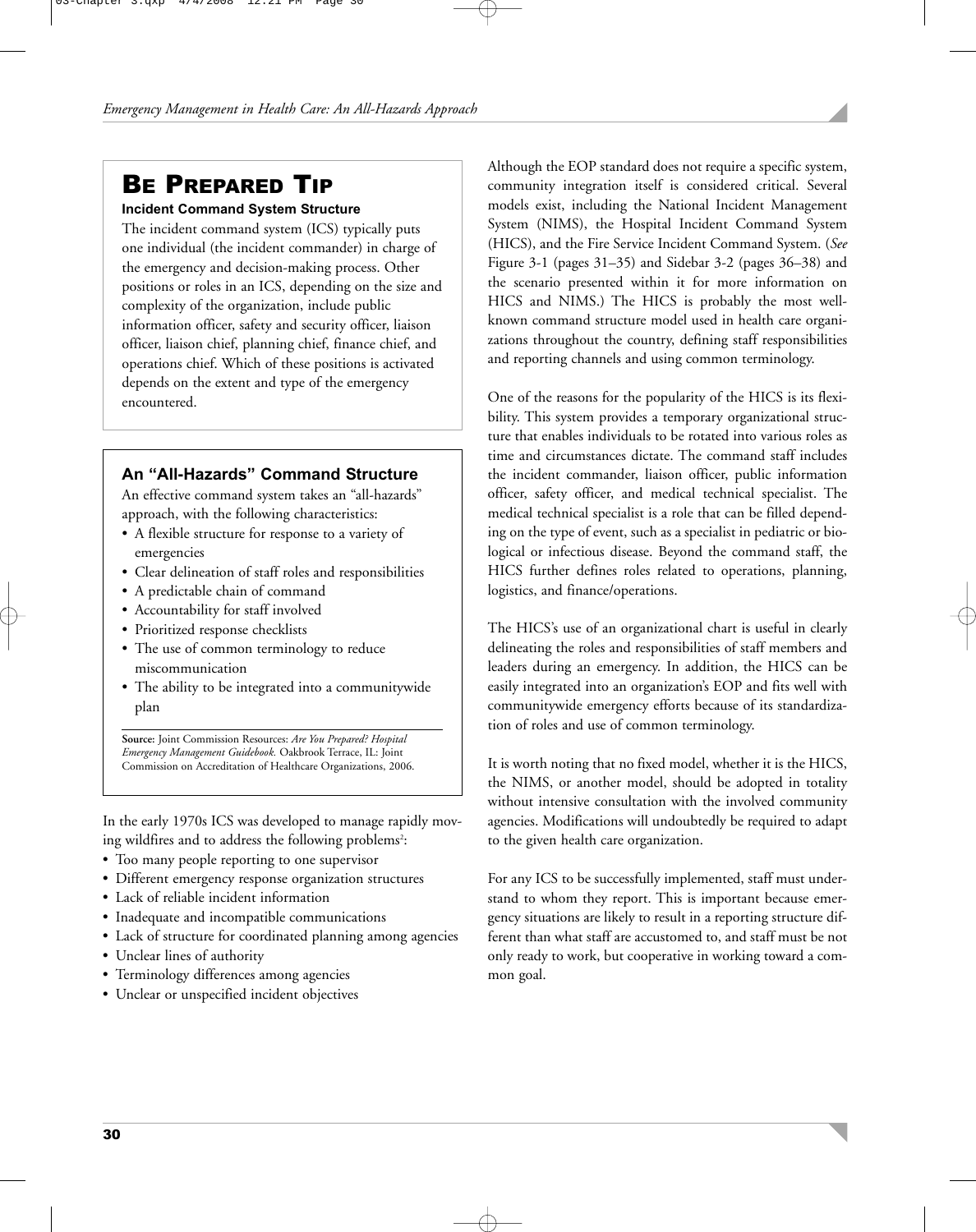

31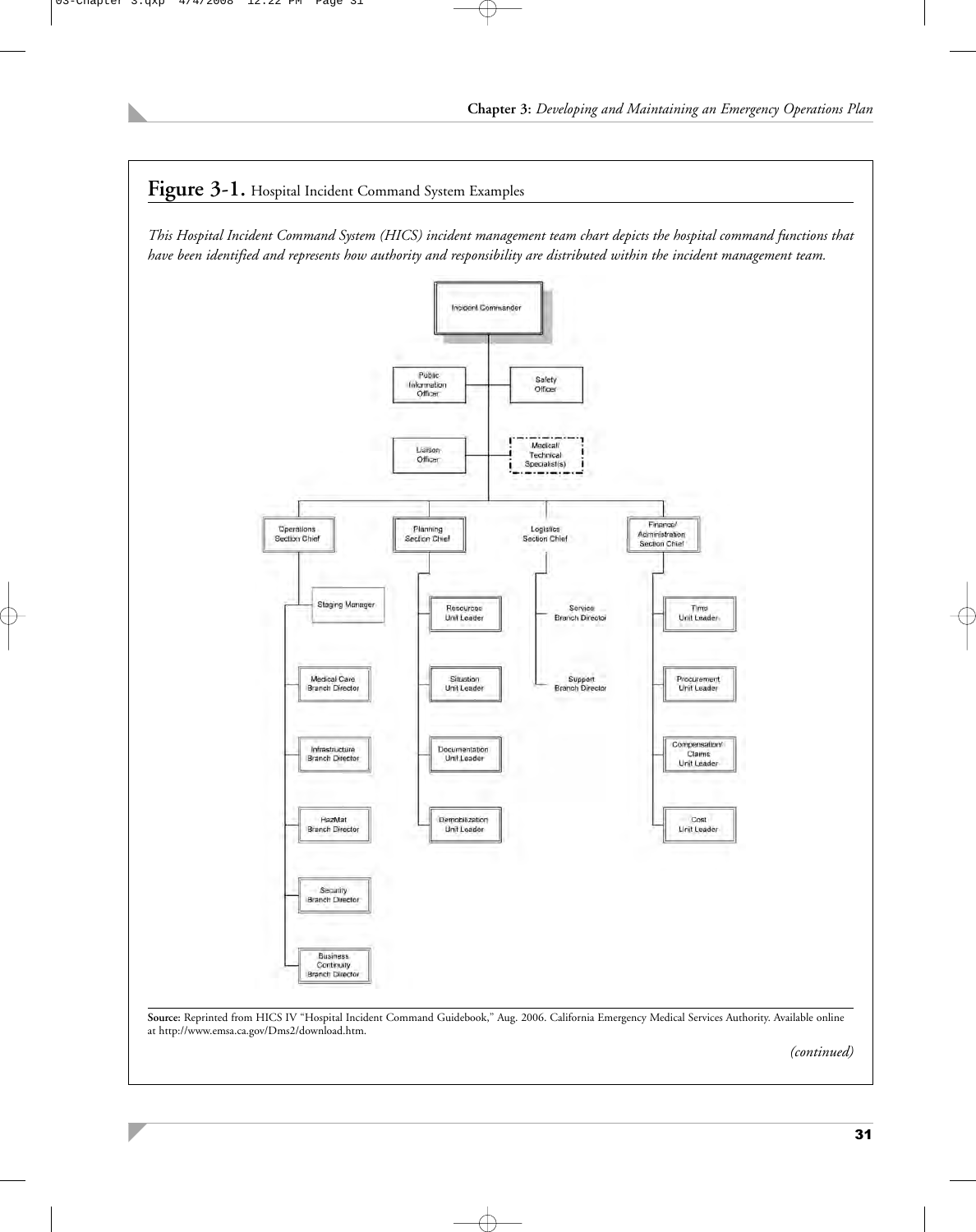## **Figure 3-1.** Hospital Incident Command System Examples, *continued*

*This Job Action Sheet (JAS) is an incident management tool designed to familiarize the user with critical aspects of the Incident Commander position. There are many JASs listed within the HICS guidebook, distributed among the categories of "Command," "Medical/Technical Specialists," "Operations," Planning," "Logistics," and "Finance/Administration."*

| Mission: Organize and direct the Hospital Command Center (HCC). Give overall strategic<br>direction for hospital incident management and support activities, including emergency<br>response and recovery. Authorize total facility evacuation if warranted.                                                                                                                                                                                                  |      |         |
|---------------------------------------------------------------------------------------------------------------------------------------------------------------------------------------------------------------------------------------------------------------------------------------------------------------------------------------------------------------------------------------------------------------------------------------------------------------|------|---------|
|                                                                                                                                                                                                                                                                                                                                                                                                                                                               |      |         |
| Initial:<br>Signature:                                                                                                                                                                                                                                                                                                                                                                                                                                        |      |         |
| Hospital Command Center (HCC) Location: Telephone: Telephone:                                                                                                                                                                                                                                                                                                                                                                                                 |      |         |
| Fax: Cther Contact Info: Radio Title:                                                                                                                                                                                                                                                                                                                                                                                                                         |      |         |
| Immediate (Operational Period 0-2 Hours)                                                                                                                                                                                                                                                                                                                                                                                                                      | Time | Initial |
| Assume role of Incident Commander and activate the Hospital Incident Command System<br>(HICS).                                                                                                                                                                                                                                                                                                                                                                |      |         |
| Read this entire Job Action Sheet and put on position identification.                                                                                                                                                                                                                                                                                                                                                                                         |      |         |
| Notify your usual supervisor and the hospital CEO, or designee, of the incident, activation of<br>HICS and your HICS assignment.                                                                                                                                                                                                                                                                                                                              |      |         |
| Safety of staff, patients and visitors<br>٠<br>Risks to personnel and need for protective equipment<br>٠<br>Risks to the facility<br>Need for decontamination<br>Estimated duration of incident<br>٠<br>Need for modifying daily operations<br>٠<br>HICS team required to manage the incident<br>Need to open up the HCC<br>٠<br>Overall community response actions being taken<br>٠<br>Status of local, county, and state Emergency Operations Centers (EOC) |      |         |
| Contact hospital operator and initiate hospital's emergency operations plan.                                                                                                                                                                                                                                                                                                                                                                                  |      |         |
| Determine need for and appropriately appoint Command Staff and Section Chiefs, or<br>Branch/Unit/Team leaders and Medical/Technical Specialists as needed; distribute<br>corresponding Job Action Sheets and position identification. Assign or complete the<br>Branch Assignment List (HICS Form 204), as appropriate.                                                                                                                                       |      |         |
| Brief all appointed staff of the nature of the problem, immediate critical issues and initial<br>plan of action. Designate time for next briefing.                                                                                                                                                                                                                                                                                                            |      |         |
| Assign one of more clerical personnel from current staffing or make a request for staff to the<br>Labor Pool and Credentialing Unit Leader, if activated, to function as the HCC recorder(s).                                                                                                                                                                                                                                                                 |      |         |
| Distribute the Section Personnel Time Sheet (HICS Form 252) to Command Staff and<br>Medical/Technical Specialist assigned to Command, and ensure time is recorded<br>appropriately. Submit the Section Personnel Time Sheet to the Finance/Administration<br>Section's Time Unit Leader at the completion of a shift or at the end of each operational<br>period.                                                                                             |      |         |
| Initiate the Incident Action Plan Safety Analysis (HICS Form 261) to document hazards and                                                                                                                                                                                                                                                                                                                                                                     |      |         |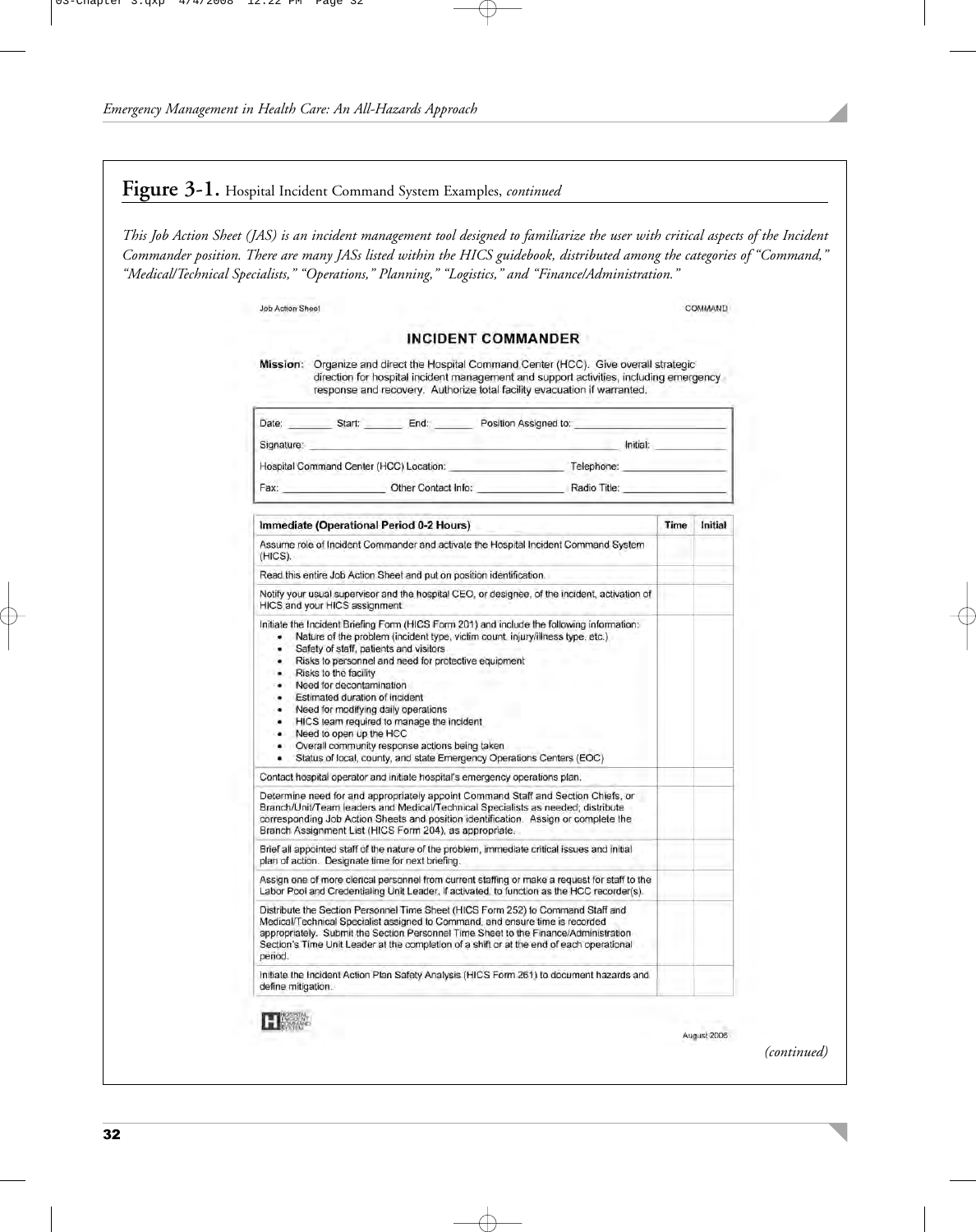#### **Figure 3-1.** Hospital Incident Command System Examples, *continued* Job Action Sheet Commond INCIDENT COM **MANDER** Page 2 Immediate (Operational Period 0-2 Hours) Time Initial Receive status reports from and develop an Incident Action Plan with Section Chiefs and Command Staff to determine appropriate response and recovery levels. During initial briefing/status reports, discover the following: If applicable, receive initial facility damage survey report from Logistics Section Chief and evaluate the need for evacuation. If applicable, obtain patient census and status from Planning Section Chief, and request a hospital-wide projection report for 4, 8, 12, 24 & 48 hours from time of incident onset. Adjust projections as necessary. Identify the operational period and HCC shift change. If additional beds are needed, authorize a patient prioritization assessment for the purposes of designating appropriate early discharge. Ensure that appropriate contact with outside agencies has been established and facility status and resource information provided through the Liaison Officer. Seek information from Section Chiefs regarding current "on-hand" resources of medical equipment, supplies, medications, food, and water as indicated by the incident Review security and facility surge capacity and capability plans as appropriate. Document all key activities, actions, and decisions in an Operational Log (HICS Form 214) on a continual basis. Document all communications (internal and external) on an Incident Message Form (HICS Form 213). Provide a copy of the Incident Message Form to the Documentation Unit. Intermediate (Operational Period 2-12 Hours) Time **Initial** Authorize resources as needed or requested by Command Staff. Designate regular briefings with Command Staff/Section Chiefs to identify and plan for: Update of current situation/response and status of other area hospitals, emergency management/local emergency operation centers, and public health officials and other community response agencies Deploying a Liaison Officer to local EOC Deploying a PIO to the local Joint Information Center Critical facility and patient care issues Hospital operational support issues Risk communication and situation updates to staff Implementation of hospital surge capacity and capability plans Ensure patient tracking system established and linked with appropriate outside agencies and/or local EOC Family Support Center operations Public information, risk communication and education needs Appropriate use and activation of safety practices and procedures Enhanced staff protection measures as appropriate Public information and education needs Media relations and briefings Staff and family support Development, review, and/or revision of the Incident Action Plan, or elements of the Incident Action Plan Oversee and approve revision of the Incident Action Plan developed by the Planning Section Chief. Ensure that the approved plan is communicated to all Command Staff and Section Chiefs. Communicate facility and incident status and the Incident Action Plan to CEO or designee. or to other executives and/or Board of Directors members on a need-to-know basis. HIGHWAY August 2006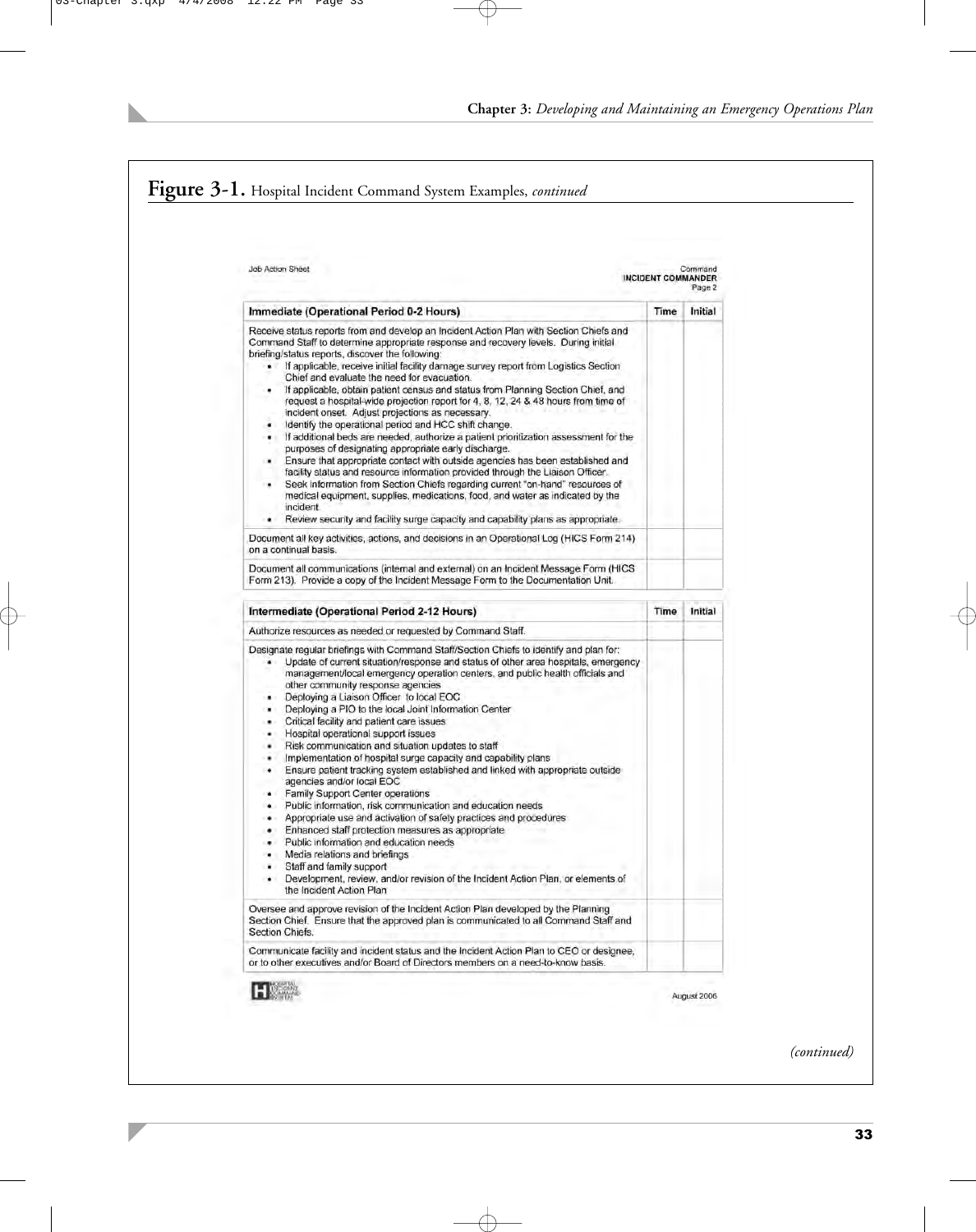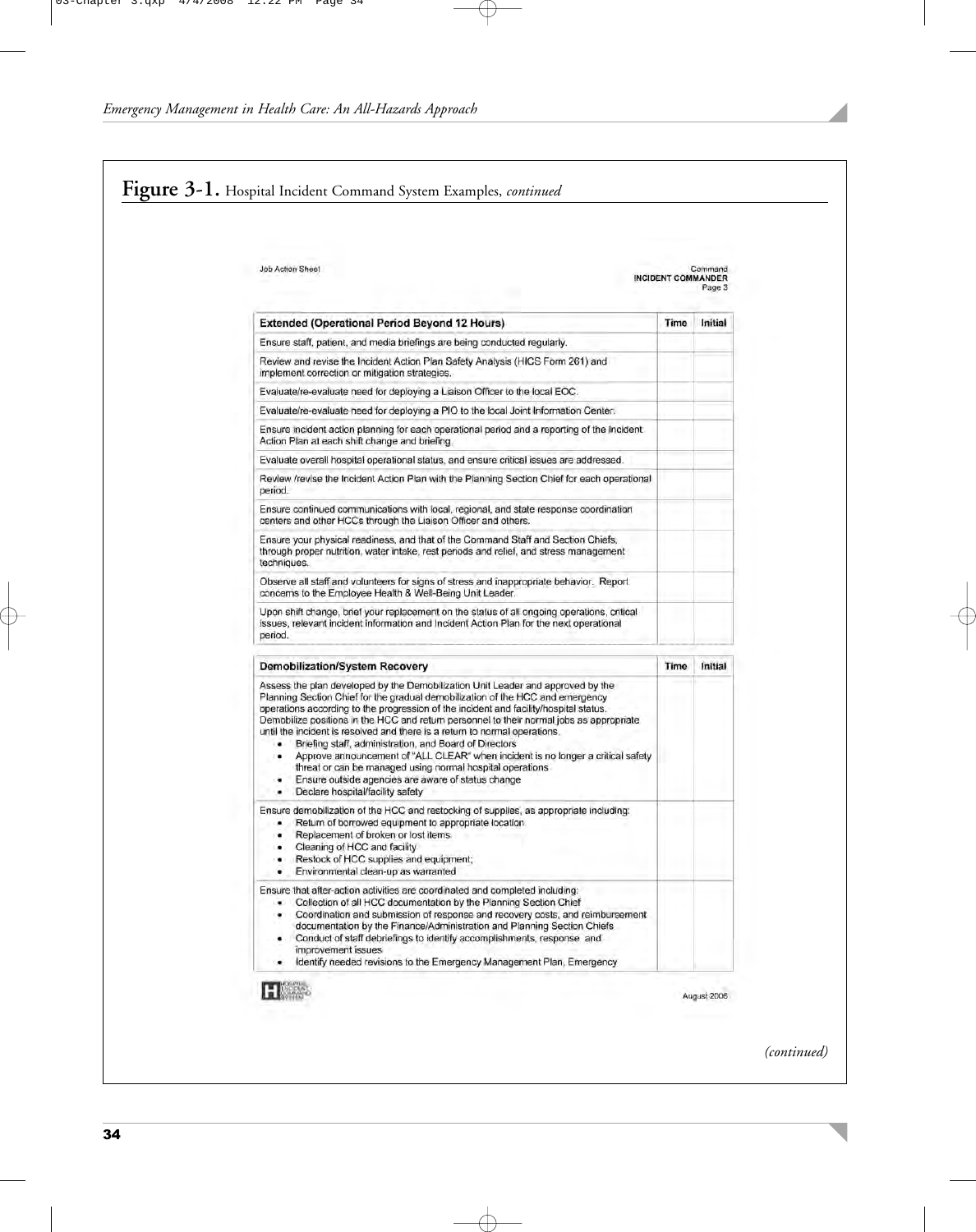

**Source:** Reprinted from HICS IV "Hospital Incident Command Guidebook" ("Appendix C Materials—Job Action Sheets"), Aug. 2006. California Emergency Medical Services Authority. Available online at http://www.emsa.cahwnet.gov./hics/job\_action\_sheets.asp.

# BE PREPARED TIP

#### **Making the Hospital Incident Command System Work**

Implementing the Hospital Incident Command System does not necessarily ensure that a hospital will be able to effectively respond to a mass-casualty incident; that requires collaboration between hospital teams, leadership, and external agencies locally and nationally. Teams require flawless communication and coordination to maintain the awareness required to manage these complex events.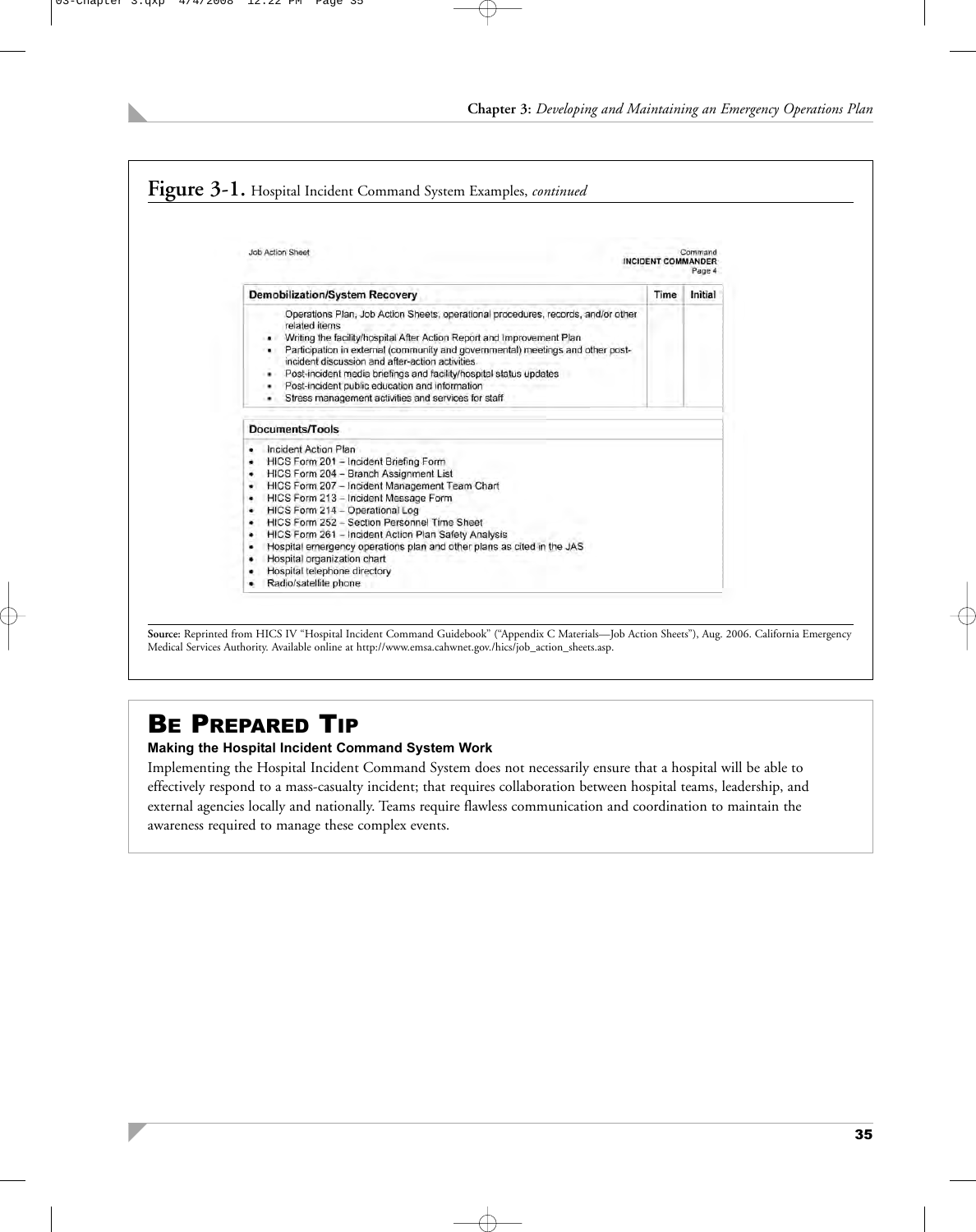## **Sidebar 3-2. Using the National Incident Management System and the Hospital Incident Command System to Navigate the Emergency Management Process**

Emergency management is not something that can be done "on the fly." To be effective at emergency response, organizations must use an approach that is planned and structured, yet flexible and scalable. Not only does this make common business sense, but federal, state, and local governments, as well as accrediting agencies, such as The Joint Commission, require it. Creating an emergency management program that encompasses an "all-hazards" approach can be daunting for some organizations. To help with this process, organizations might wish to seek compliance with an existing emergency management system. Two of the most common systems are the National Incident Management System (NIMS) and the Hospital Incident Command System (HICS).

#### **What Is the NIMS?**

In 2004, through a presidential declaration, the NIMS was created. The NIMS is intended to be an umbrella approach for unifying local, state, and federal responses to emergencies. The system is designed to promote collaboration, integration, and interoperability and ultimately lead to better responses to emergencies by communities throughout the United States.

The NIMS was not specifically designed for hospitals and health care systems; however, several such organizations have pursued NIMS implementation since 2004. In 2006 the NIMS Integration Center (NIC), in collaboration with the Department of Health and Human Services (HHS), released a document targeted to hospitals and health care systems, *NIMS Implementation Activities for Hospitals and Healthcare* Systems.<sup>1</sup>

"Hospitals and health care systems are not required by the government to comply with NIMS. However, health care organizations seeking federal funding from the Health Resources and Services Administration (HRSA) must comply with NIMS," says Jerry Gervais, C.H.S.P., C.H.F.M., associate director, Standards Interpretation Group, The Joint Commission. The HRSA required hospitals and other health care organizations seeking funding to complete NIMS implementation before August 31, 2007.

Organizations must implement 17 elements to be compliant with the NIMS. These elements address the following seven principal topic areas:

- 1. Organizational adoption
- 2. Command and management
- 3. Preparedness planning
- 4. Preparedness training
- 5. Preparedness exercises
- 6. Resource management
- 7. Communication and information management

The previously mentioned HHS implementation document gives background, implementation guidance, implementation examples, and references for each of these health care–focused elements.

Ultimately, the implementation of the 17 activities is designed to enhance the relationship between hospitals and their respective local government, public health, and other emergency response agencies. According to the NIC, "Hospitals and health care systems are strongly encouraged to coordinate with local public health agencies to work through these implementation activities."1 For more information on the NIMS, organizations can go to http://www.fema.gov/ emergency/nims/nims\_compliance.shtm.

#### **What Is the HICS?**

The HICS, revised in August 2006, is an incident management system that assists hospitals in improving their emergency management planning, response, and recovery capabilities for both unplanned and planned events. The principles embodied in the HICS are applicable to both emergent and nonemergent incidents. (The HICS was formerly called the Hospital Emergency Incident Command System [HEICS]; however, due to its applicability to both emergency and nonemergency events, the word *emergency* was dropped from the original name.)

The HICS is a methodology for using an incident command system (ICS) in a hospital/health care environment. It was redesigned in 2006 to parallel the NIMS program.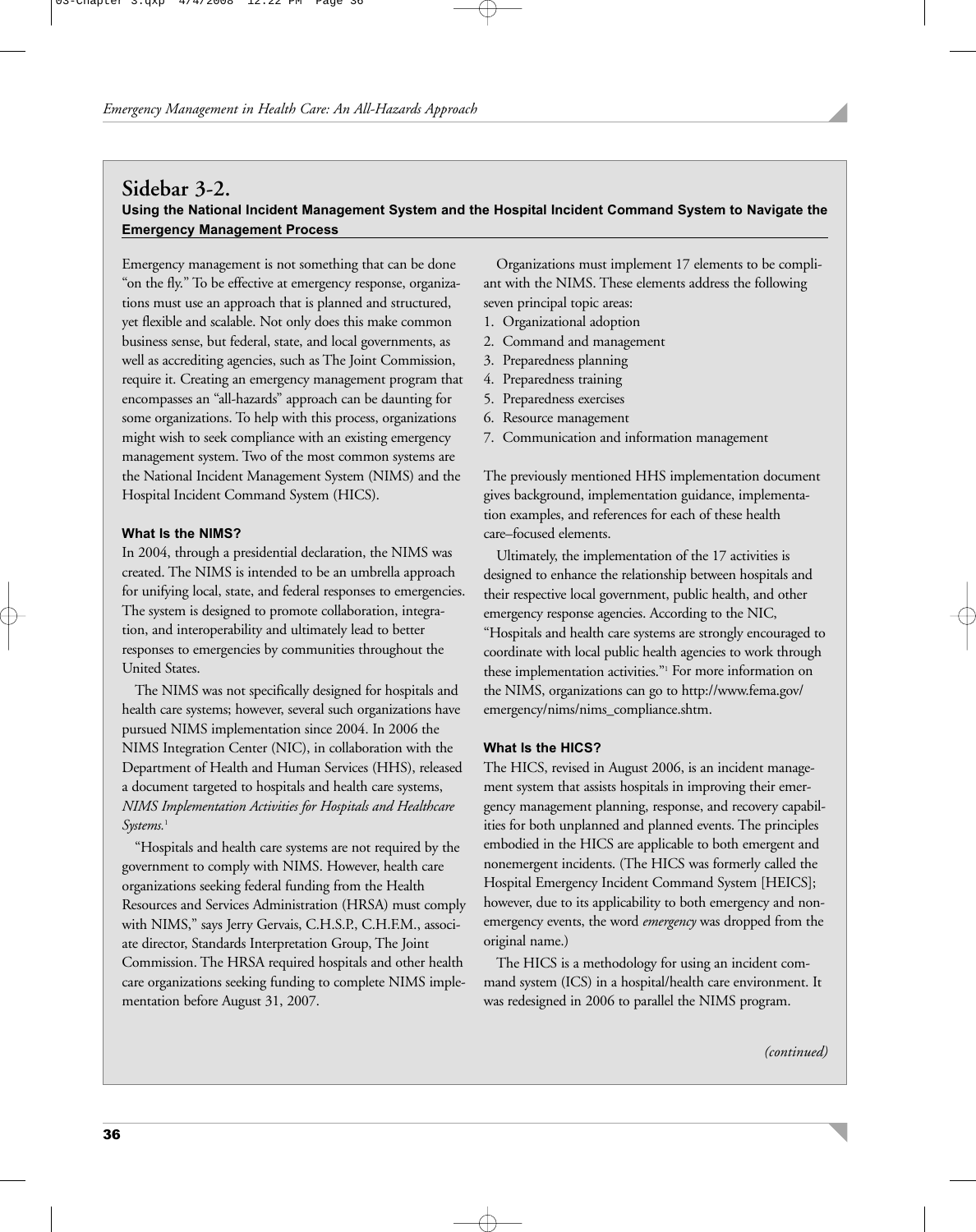# **Sidebar 3-2,** *continued*

**Using the National Incident Management System and the Hospital Incident Command System to Navigate the Emergency Management Process**

HICS materials include a variety of useful emergency management tools, including the following:

- A guidebook to the HICS
- Incident command practices
- HICS implementation and utilization considerations
- Incident planning guides
- Job action sheets (JAS) for each incident management team position
- Documentation forms
- Electronic slideshow education modules

"There are also incident response guides (IRGs) that serve as emergency management brain teasers for incident commanders and staff," says Craig DeAtley, director of the Institute for Public Health Emergency Readiness at the Washington Hospital Center in Washington, D.C., and co-project manager for the HICS IV project, sponsored by the California Emergency Management Services Authority (EMSA). "The IRGs are based on 14 external and 13 internal emergency scenarios and can be used to help organizations train and drill for emergencies." External drills focus on topics such as plague and anthrax, and internal drills include such topics as child abduction, fire, and utility loss. (*See* the box at right for an example of an external scenario.)

It is important to note that the HICS is not a template for a hospital emergency management plan, nor is it a hospital emergency operations plan. It is an emergency management system that focuses on the ICS. All HICS materials are posted on the California EMSA Web site (http://www.emsa.ca.gov) and are available for download at no cost. The national work group that created HICS Education and Training recently launched a Web site (http://www.hicscenter.org) as a repository for all HICS materials. "This Web site helps us share lessons learned from organizations using HICS and also provides access to the people who designed the HICS for individuals with questions," says DeAtley. "We have also created an 8-hour introductory training to HICS and a 16-hour train-the-trainer course."

#### **External Drill Scenario: Anthrax Exposure**

*The following is an example of an external scenario provided by the HICS.*

Urban City is a metropolis with a large commuter workforce with major hubs where large numbers of commuters congregate while waiting for connections. Recently, Urban City has been experiencing an early influenza season, with more than usual numbers of people becoming ill with colds and flu.

One weekday, the Universal Adversary terrorist group disburses aerosol anthrax among the commuters using a concealed improvising spray device. The commuters do not notice the fine aerosol hanging in the air around them.

Twelve hours post-release, patients within and outside of Urban City present to emergency departments with influenza-illness-like complaints and symptoms. Many are seen and discharged, whereas a few are serious enough to require admission. Eighteen hours post-release, with large numbers of patients overwhelming emergency departments and clinics, and with multiple fatalities, a diagnosis of respiratory anthrax is made in several hospitals in the area. Local public health departments determine that the cases shared common commute locations and issue a case definition and alert to health care providers. Law enforcement and the Centers for Disease Control and Prevention are notified.

**Source:** California Emergency Medical Services Authority: *Hospital Incident Command System—External Scenarios.* http://www.emsa.ca.gov/hics/ external\_scenarios.asp (accessed Feb. 10, 2008).

#### **How Are the HICS and the NIMS Related?**

"Although HICS is not required for federal funding, it is a helpful tool for organizations seeking NIMS compliance or compliance with Joint Commission standards," says DeAtley. Although HICS is consistent and compatible with NIMS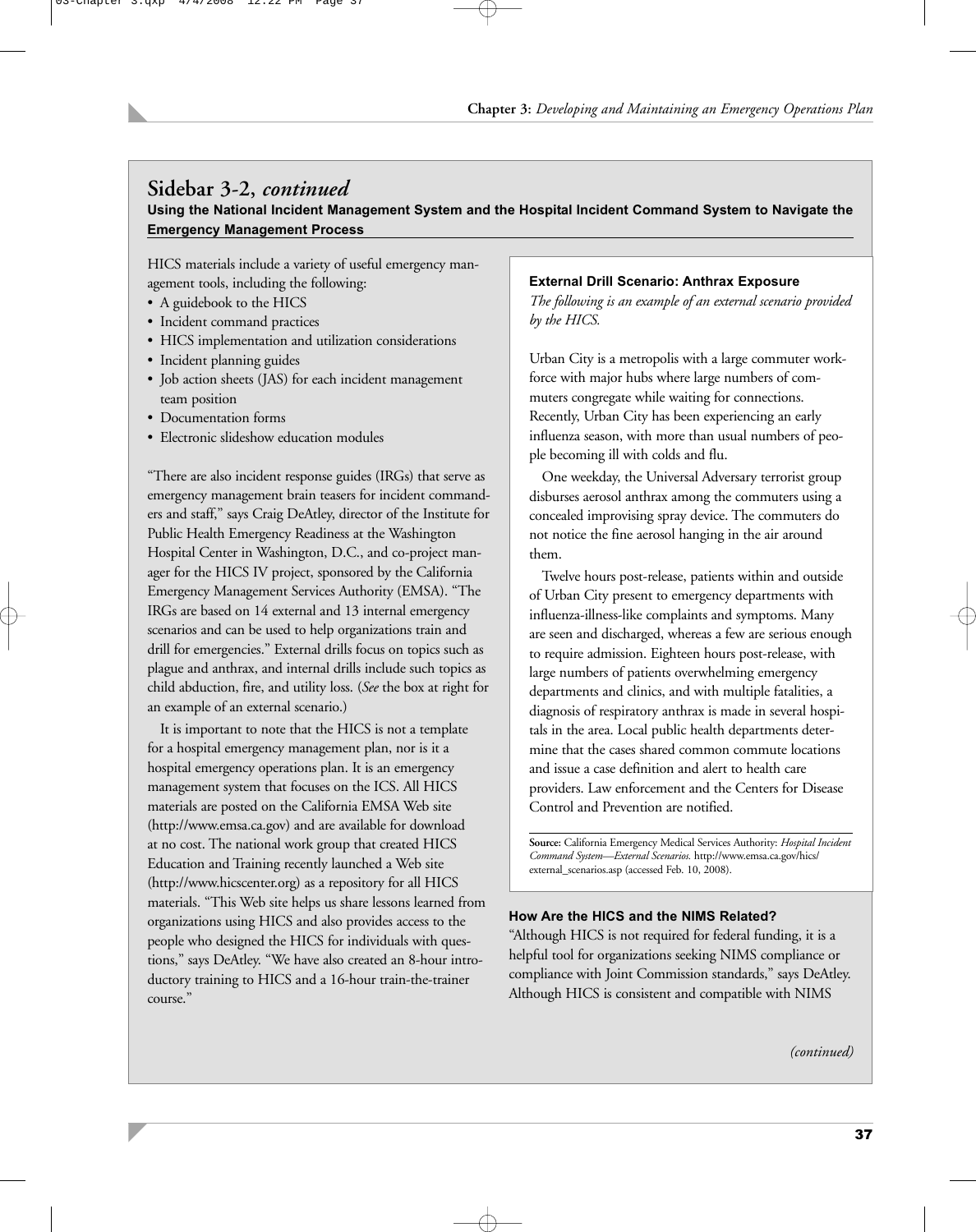## **Sidebar 3-2,** *continued* **Using the National Incident Management System and the Hospital Incident Command System to Navigate the Emergency Management Process**

principles, by itself it will not result in a hospital being totally compliant with all NIMS activities. For example, the NIMS has specific training requirements for individuals assuming an incident command management position and for other individuals involved in incident command. "While HICS does not require specific education, the program does provide education modules that explain all the information found in the HICS package," says DeAtley. In addition, the previously mentioned HICS introductory training and trainthe-trainer courses are designed to cover most of the specific course listings found in the NIMS guidance document. "HICS is not intended to address all 17 NIMS activity areas," says DeAtley. "But it does support NIMS practices and is a designed program that provides health care organizations with a comprehensive, adaptable, scalable, and flexible approach to incident command. Plus, many organizations are already using the HEICS system and have a head start on complying with HICS." Key difference from the HEICS include the incident management team chart with updated and expanded JAS, NIMS/HICS–compliant forms for docu-

mentation, hazard-specific planning and operational guidance, and information for addressing the NIMS.<sup>2</sup>

**The HICS, The NIMS, and Joint Commission Standards** Both the HICS and the NIMS can help organizations comply with the Joint Commission's emergency management standards. "The Joint Commission standards relating to emergency management require organizations to take an 'allhazards' approach to managing emergencies, including establishing an 'all-hazards' command structure. Both the HICS and NIMS help organizations establish such a structure," says Gervais. Although the HICS and the NIMS can be used to comply with many of the Joint Commission requirements, compliance with the HICS or the NIMS does not automatically mean compliance with Joint Commission requirements found in the Emergency Operations Plan standard. The Joint Commission standards offer a framework for effective emergency management, and each organization must tailor an effective program for emergency management within that framework.

#### **References**

- 1. Federal Emergency Management Agency: NIMS implementation activities for hospitals and healthcare systems. *NIMS Alert,* Sep. 12, 2006.
- 2. California Emergency Management Services Authority: *California EMSA Releases HICS Guide.* Oct. 19, 2006.

**Source:** Reprinted from Joint Commission Resources: Managing an emergency. *Environment of Care News* 10:5, May 2007.

# BE PREPARED TIP

#### **Readying the Command Post**

At a minimum, the command post should have emergency power and be stocked with cellular phones, flashlights, batterypowered lamps, portable radios, telephones, computer network hookups, and detailed building plans. It is not necessary for all this equipment to be physically located in the command post, but it should be easy to find and transport there when needed. There should also be a list in the command post of critical telephone, pager, and fax numbers.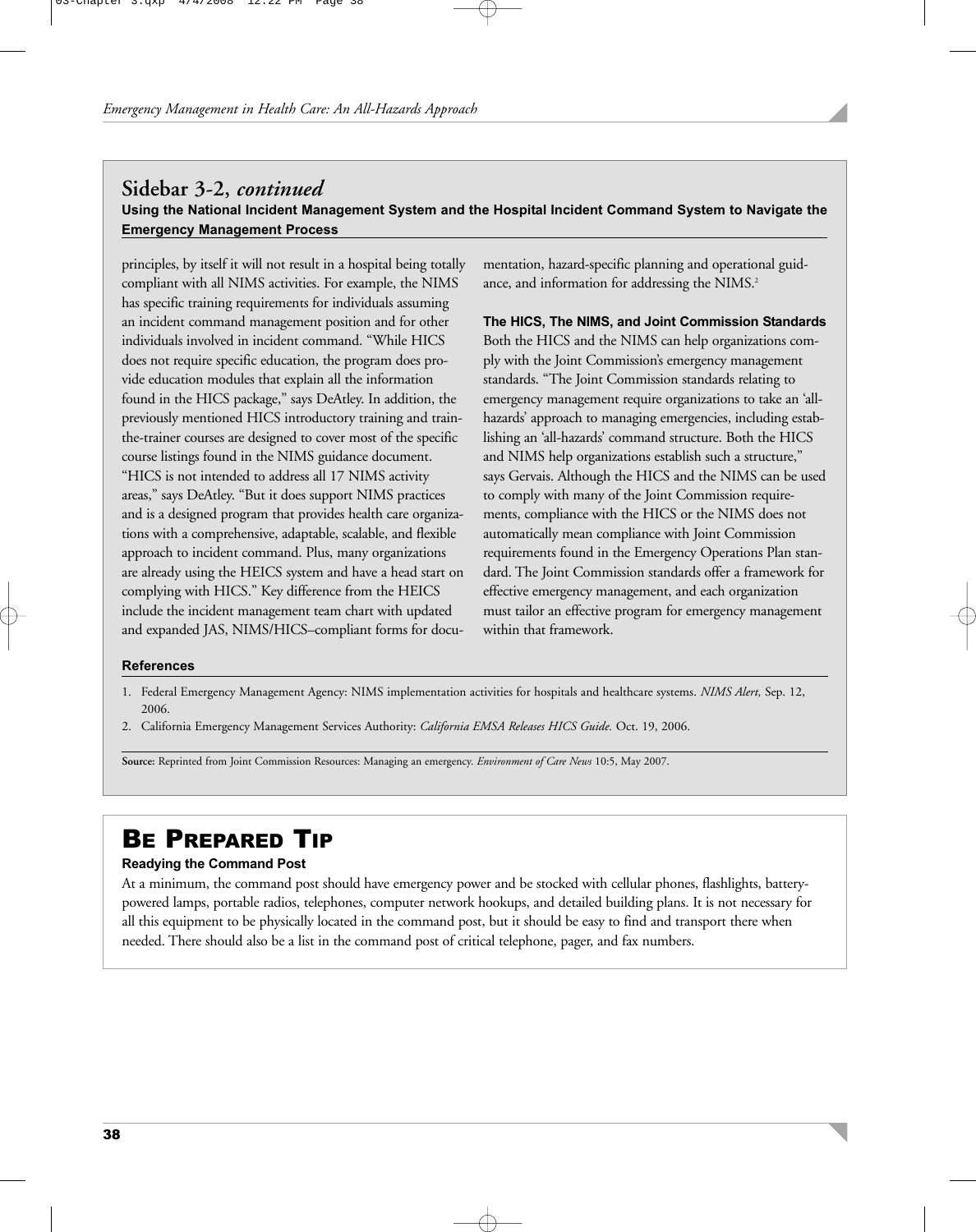The EOP should state that the organization operates under an ICS that is coordinated with the community, along with a few details about the process and a cross-reference to the policy and/or procedure for doing so. The EOP also should identify to whom staff report in the organization's incident command structure. Early steps in coping with most emergencies and putting an EOP into place are notifying key staff and setting up the command post. The plan must clearly spell out the following:

- Who is the responsible individual to be contacted
- All areas of responsibility
- The circumstances under which the plan is to be activated and by whom
- Who is initially in charge

During business hours, for example, the administrative offices of Medicare-/Medicaid-based long term care organizations or the emergency departments of hospitals most often get calls. At other times, in a rapidly developing incident, the first person notified is the in-house nursing supervisor, the emergency department supervisor, or the administrator on call. In more slowly evolving incidents, the CEO or his or her designee is the first to be contacted by the administrative offices. If the CEO is not the initial activator of the plan, then the plan should describe what actions the activator should take and how to ultimately transfer to the CEO or designee at the command post. It is important to specify the chain of notification in the plan, including what key staff must be notified at the onset of an emergency, and to review the contact numbers periodically. Because outgoing communications might become jammed by a flood of incoming phone calls, even when the phone system is not directly affected by the emergency, there should be a contingency plan for other ways to reach people. (Establishing emergency communications strategies is discussed in detail in Chapter 4.)

The individual in charge of the organization's central command site must be in regular communication with first response teams at the site of the emergency. This gives the organization a greater understanding of the magnitude of the emergency and helps the command site know if, when, and how many patients are leaving the emergency site for treatment at the facility, as well as the severity of any injuries.

The command post needs to be in a predesignated area of the health care organization, and it is also a good idea to identify an alternative site in case the emergency affects the command post itself or prevents access to it. The plan should state who is responsible for delivering equipment to the command post and setting it up. Some suggested numbers to have on hand are listed in Table 3-3 (page 40).

Staff essential to the health care organization's operation should be assigned to the command post. Together, members of this group will oversee carrying out the EOP. Depending on the size of the organization and the number of available resources, this group usually includes the CEO or director, chief operating officer, chief financial officers, chief of the medical staff, chief nursing officer, director of nursing, director of plant operations, media/marketing director, and security chief. Secretarial assistance also might be useful in the command post. Sidebar 3-3 (page 40) provides information about how to develop and maintain an EOP and an ICS.

#### *Initiating and Terminating Response and Recovery Phases*

The EOP should be specific in describing the processes for initiating and terminating the response and recovery phases of emergency management, including who has the authority to activate the phases and how the phases are to be activated. The Joint Commission emphasizes these two aspects of emergency management in the EOP standard. Being specific in how the response phase begins and ends is critical because the *response* refers to the actual emergency management of treating victims, reducing impact to the organization, and controlling the negative effects of the emergency situation(s). The *recovery* phase is likewise important because it means that the organization is moving back to normal operations. Again, in detailing initiation and termination of response and recovery phases, the EOP should address the six critical areas of emergency management (communication, resources and assets, safety and security, staff responsibilities, utilities management, and patient clinical and support activities).

#### *Going It Alone for 96 Hours*

One of the new emergency management requirements relates to the need to plan for what an organization will do when the community cannot assist or support it. Large-scale disasters such as the terrorist attacks of 2001 and Hurricane Katrina on the Gulf Coast demonstrated how an event can cripple a region and leave health care organizations on their own. Creating a detailed EOP in the face of uncertain resource support is a daunting challenge.

The EOP standard requires that the EOP identify the organization's capabilities and establish response efforts when the organization cannot be supported by the local community for at least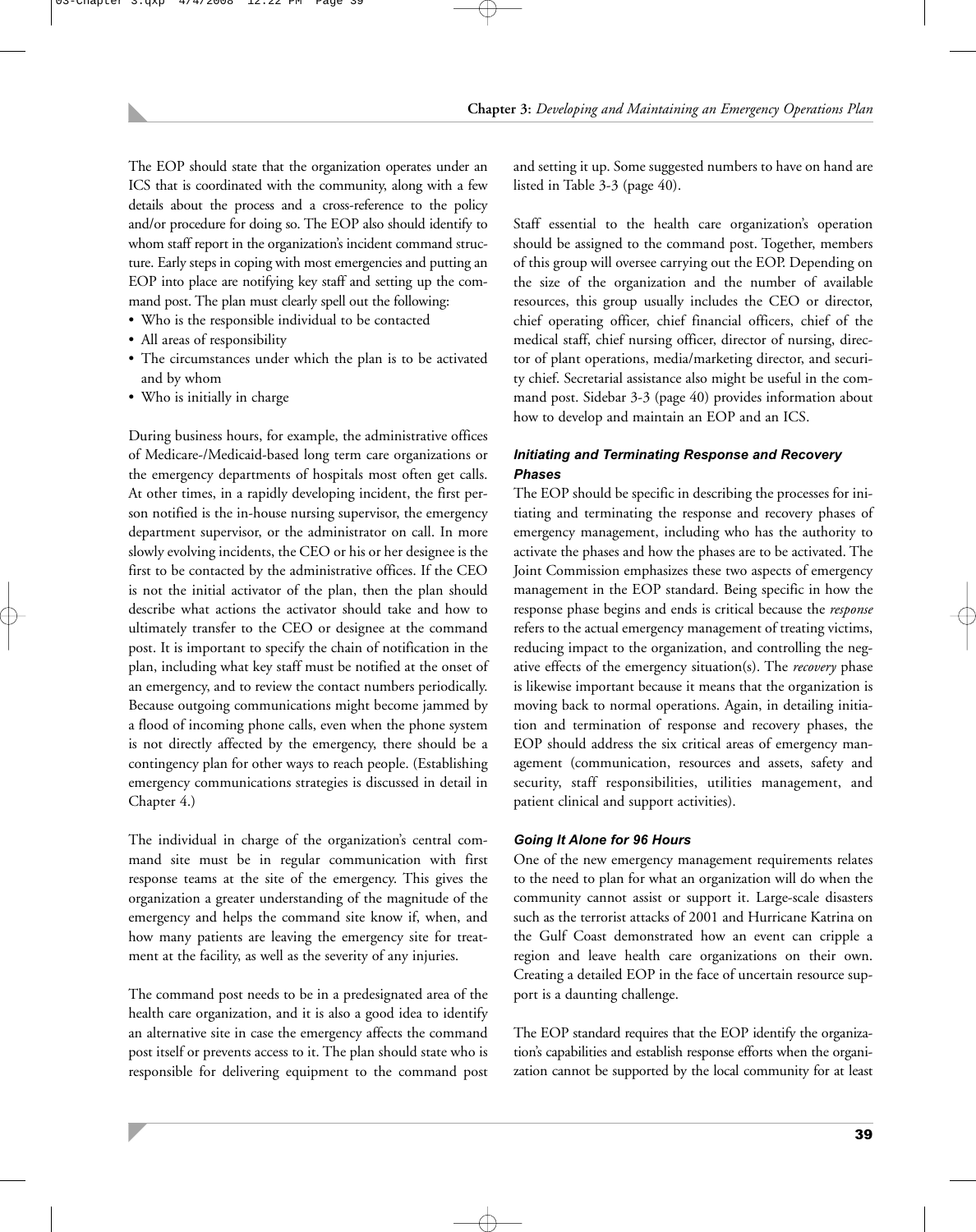| • Contact numbers for all departments            | - National Guard                                       |
|--------------------------------------------------|--------------------------------------------------------|
| - Telephone                                      | - Civil defense                                        |
| - Fax                                            | - Red Cross                                            |
| • Contact numbers for key staff                  | - Television stations, radio stations, and print media |
| - Home phone                                     | - State and county emergency operations centers        |
| - Pager                                          | - Essential vendors (linen, food, fuel, etc.)          |
| $-$ Fax                                          | - Utility companies                                    |
| - Next-of-kin notification                       | - Blood banks                                          |
| • Pay phones in the facility and their locations | - Ambulance services                                   |
| • Elevator telephones                            | - Coroner's office                                     |
| • Neighboring health care organizations          | - Nursing registry                                     |
| • Regional contacts                              | - County medical society                               |
| $-$ Police                                       | - Funeral homes                                        |
| - Fire department                                | - Pharmacies                                           |
| - Public/state health department                 |                                                        |

**Source:** Joint Commission Resources: *Guide to Emergency Management Planning in Health Care.* Oakbrook Terrace, IL: Joint Commission on Accreditation of Healthcare Organizations, 2002.

## **Sidebar 3-3. Developing and Maintaining an Emergency Operations Plan and an Incident Command System**

Whereas the standard requiring the management of the consequences of emergencies discusses the planning aspect of emergency management, the EOP standard addresses an organization's response. The standard requires organizations to develop and maintain an Emergency Operations Plan (EOP). This is a document to help guide an organization in its emergency response and recovery efforts and should include a description of the organization's incident command system (ICS).

"An ICS at a fundamental level helps organizations identify who is in charge during an emergency and which individuals will carry out the decisions of the individual in charge," says James Augustine, M.D., an emergency medicine physician at Emory University in Atlanta. Augustine serves as the American College of Emergency Physicians liaison to the Joint Commission's Hospital Professional and Technical Advisory Committee and thus had input into the development of the revised emergency management standards. "An ICS does not need to be rigid, but everyone in an organization should understand the basic principles of the ICS and how it applies on a day-to-day basis. If this basic understanding exists, then staff can scale up response efforts when necessary."

Peter Brewster, director of education and training for the Emergency Management Strategic Healthcare Group, a part of the U.S. Department of Veterans Affairs, points out that one important aspect of emergency response addressed in the new standards is the focus on health care organization sustainability. "Organizations must understand how they will continue operations even when the community cannot support them," he says. Specifically, within the EOP, an organization must understand how it would respond to an emergency in which community support is unavailable for 96 hours.

"It is important to realize that an appropriate response may involve closing or evacuating the health care organization after a certain period," explains John Fishbeck, R.A., associate director, Division of Standards and Survey Methods, The Joint Commission. "For example, if an organization determines it has enough fuel and supplies to last for 48 hours, then it knows it can effectively continue operations for that time period. However, the organization also must realize that after 48 hours without community support, it must either evacuate or discharge patients. This is something that should be considered and planned for."

**Source:** Reprinted from Joint Commission Resources: Revised emergency management standards for 2008. *Environment of Care News* 10:8, Aug. 2007.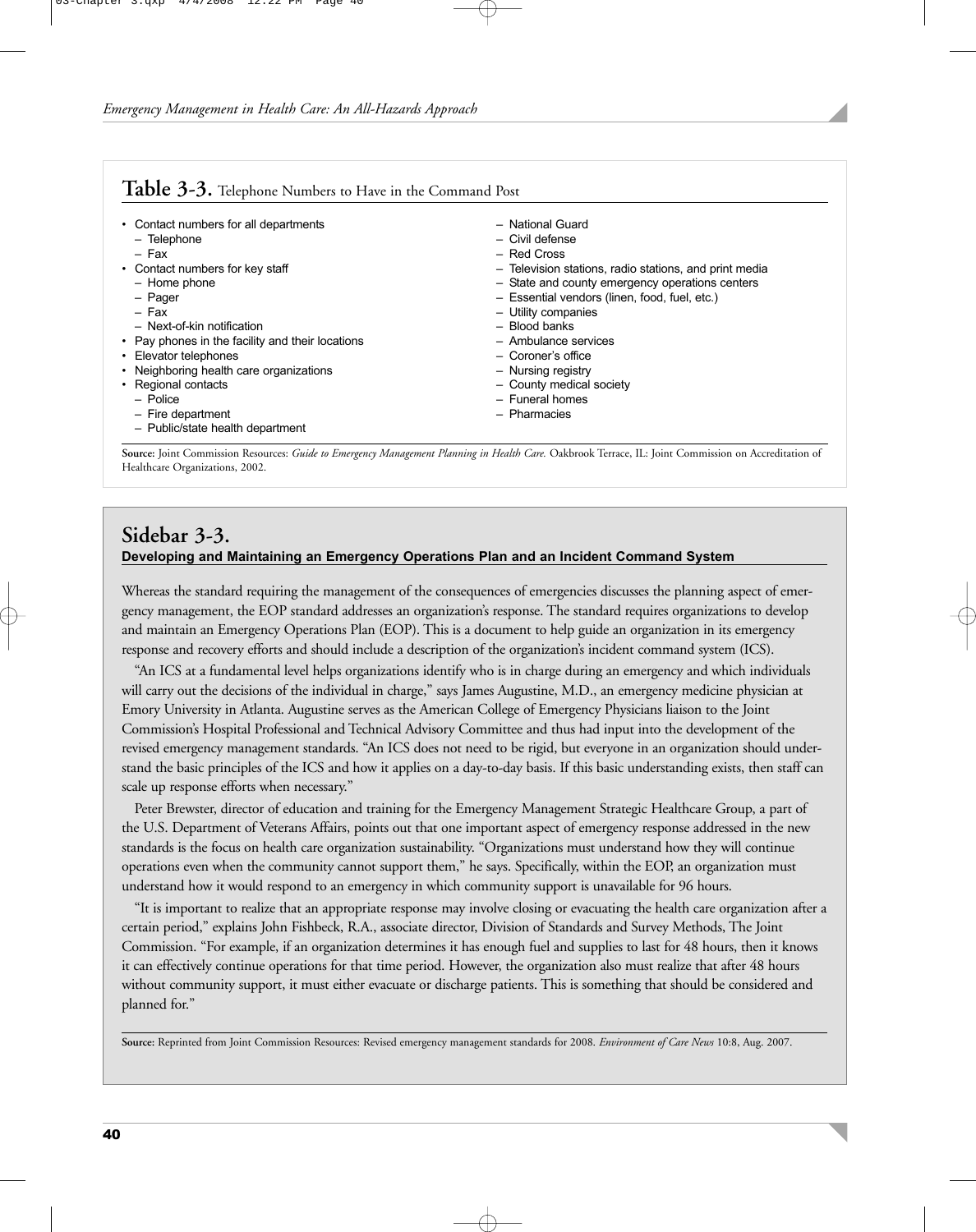#### **Ten Weaknesses in Emergency Operations Plans**

- 1. Lack of critical information
- 2. Not flexible enough
- 3. Do not address communication issues broadly or in enough detail
- 4. Do not contain enough multidisciplinary input
- 5. Do not contain adaptable forms for managing information
- 6. Do not consider enough scenarios (or enough hazard vulnerabilities)
- 7. Poorly document incidents
- 8. Do not include troubleshooting tools
- 9. Lack alarm points signaling that critical supplies are running low
- 10. Have not undergone a detailed review with local agencies and do not consider community linkages or processes

**Source:** Bruce C.: Troubleshooting your top ten weaknesses in emergency preparedness plans. *Environment of Care News* 3(2):11, 2000.

96 hours. Acceptable response efforts include conserving resources or supplementing them from beyond the affected area, curtailing some services, or evacuating the facility. In other words, hospitals and long term care organizations must consider how they will address communication, resources and assets, safety and security, staff responsibilities, utilities management, and patient clinical and support activities (see the standards discussion in Chapters 4 through 9) over a four-day period if an emergency leaves them without any outside assistance.

If an organization chooses to stay, it must have plans to be selfsufficient for 96 hours. If this is not possible, then the organization should have plans in place to evacuate after a predetermined period. For example, an organization might determine that it can be self-sufficient during an emergency for 48 hours, after which point it will initiate evacuation procedures. However, the organization should also make plans so that its evacuation can be supported 48 hours after the start of an emergency. If the organization begins evacuating at 48 hours and the rest of the community has evacuated after 12 hours, the health care organization might run into significant problems.<sup>3</sup>

#### *Identifying Alternative Care Sites*

The last requirement for the standard under discussion in this chapter is one that has long existed in emergency standards: identifying alternative sites for care that meet the needs of patients during emergencies. When a health care organization's facility cannot support adequate patient care, or if it becomes unusable, then the organization must initiate processes for establishing an alternative care site(s) that has the capabilities to meet patient needs.

Some issues to consider when choosing an alternative care site include the following:

- How patients, staff, and equipment will be moved
- How medical records and medications will be moved
- How patients will be tracked to, within, and from the site
- How interfacility communication will occur

It might be useful to maintain a list of neighboring health care organizations that includes their staffing and equipment capabilities. The list should start with the closest facility and end with the one that is farthest away. These relationships should be defined and spelled out, in detail, in the EOP prior to a disaster.

Hospitals and long term care organizations should consider establishing prearranged mutual aid agreements with other local or area institutes to serve as alternative care sites. State hospital or nursing home associations, local emergency planning committees, or other similar groups might be able to assist in coordinating such agreements. The memorandum of understanding, though, is only a starting point, as it requires additional planning and practice to be functional during an emergency.

Cooperative planning among health care organizations also should include the following:

- Essential elements of the command structures and control centers for emergency response
- Names, roles, and telephone numbers of individuals in the command structures
- Resources and assets that could potentially be shared or pooled in an emergency response (*see* the discussion in Chapter 5)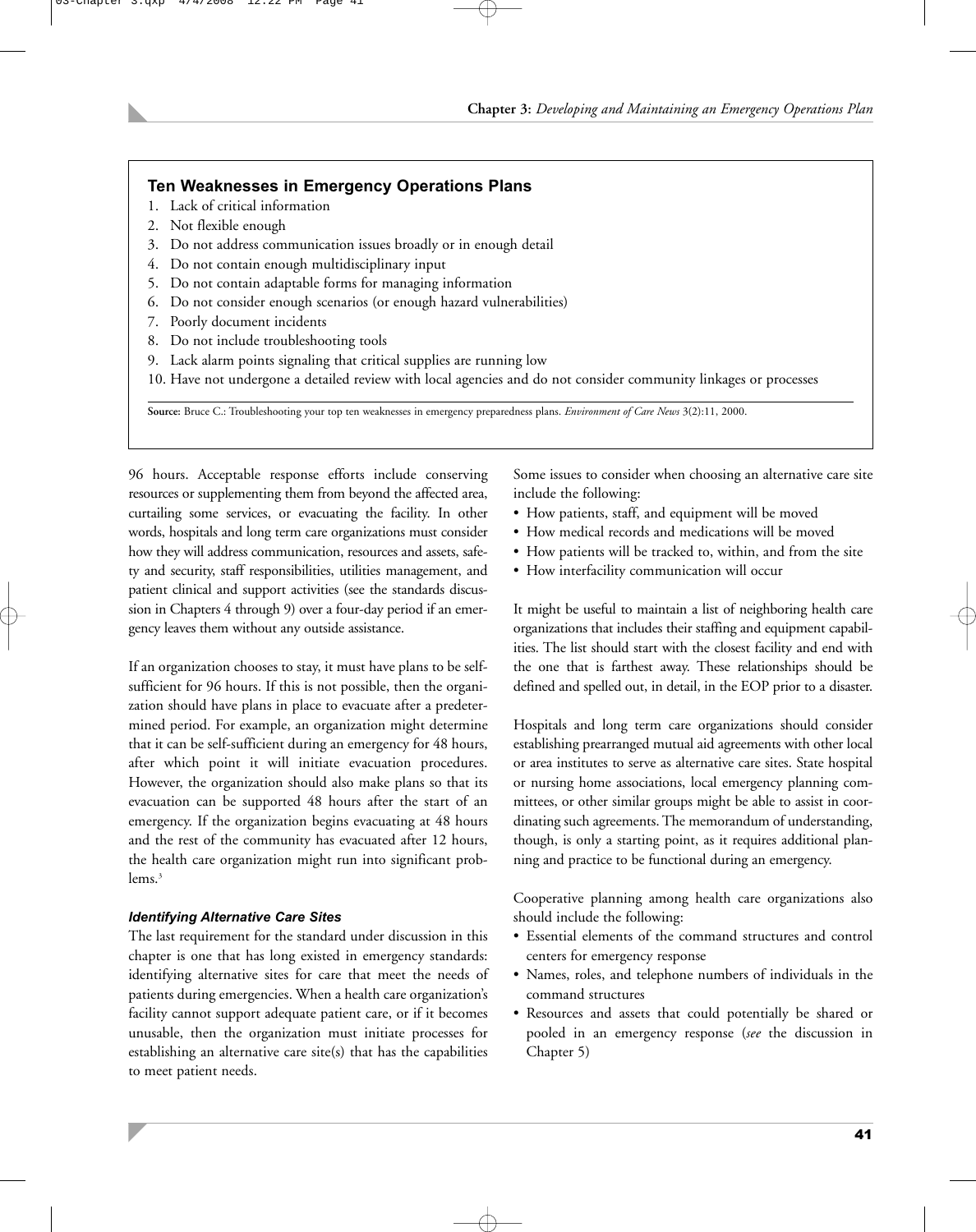# **CASE EXAMPLE: LOUISIANA HOSPITAL FACES A WEEK ALONE AFTER HURRICANE KATRINA**

Explorer at Jefferson General Hospital (EJGH) in Metairie, Louisiana, had a solid disaster plan in place. However, it was not sufficient for a disaster on the scale of Hurricane Katrina. The plan, which was designed for a became irrelevant just as the crisis was getting started. However, this is not to say that the plan was not valuable.

"Some might say that our disaster plan didn't work," says Donald Chenoweth, EJGH's chief information officer. "But in a lot of ways, it still did. Because we had put a lot of work into developing the plan, there was a level of discipline that the emergency team had. Even though we weren't able to use some of the specific details of the plan, we knew what to bring in, we knew what to worry about, we knew what we had to get fixed first. That adaptability and the ability to work well under significant pressure came from our plan."

With water lapping at the back door, the generator that powered the air-conditioning having gone out, and no phone or Internet access, EJGH was effectively isolated from the rest of the city for about a week. "The biggest concern was that we didn't know how long it was going to be like that," Chenoweth says. "Fortunately, we have a very smart and flexible staff."

To regain Internet access, EJGH staff located a single dial-up line that was still working because it went through Baton Rogue instead of New Orleans. They connected PCs to it and set up some free, Web-based e-mail accounts. They also realized that although local cell phone service was down, a few phones that had exchanges outside the local area codes were occasionally working—and although voice service was sporadic, text messaging was usually operating normally.

With these simple communication methods, staff were able to communicate with friends, family, and coworkers; make contact with federal, state, and local disaster efforts; and order food, water, and medical supplies for the more than 3,000 patients, staff, and evacuees in the facility.

Through a great deal of effort and ingenuity (and some good fortune, Chenoweth says), EJGH was able to receive patients again just one week after the storm began. Many of these new patients included Hurricane Katrina survivors and emergency workers.

Since then, EJGH has revised its disaster plan significantly. "Our old disaster plan was built around being able to recover equipment and get systems back up and running so that we can continue to treat patients, but our equipment was fine," Chenoweth says. "What happened was that we became isolated and didn't have power, and nobody thought that would take place."

Because the biggest problem EJGH saw during the hurricane was the failure of its communication methods, that was the focus of revisions to the plan, Chenoweth says. "We had a lot of lines, but they all went down. We had backup cell phones, but the only ones that were working were the ones with phone numbers from out-of-state locations, and we found that out by accident.

"The new plan calls for high-speed Internet access and phones to be connected through a satellite. If we'd had that during Katrina, we would have had plenty of ability to communicate," says Chenoweth. "Not being able to contact anyone outside the hospital was nerve-wracking, but now we're modifying our plan to take care of that."

**Source:** Joint Commission Resources: *Safer Emergency Care: Strategies and Solutions.* Oakbrook Terrace, IL: Joint Commission on Accreditation of Healthcare Organizations, 2007, p. 87.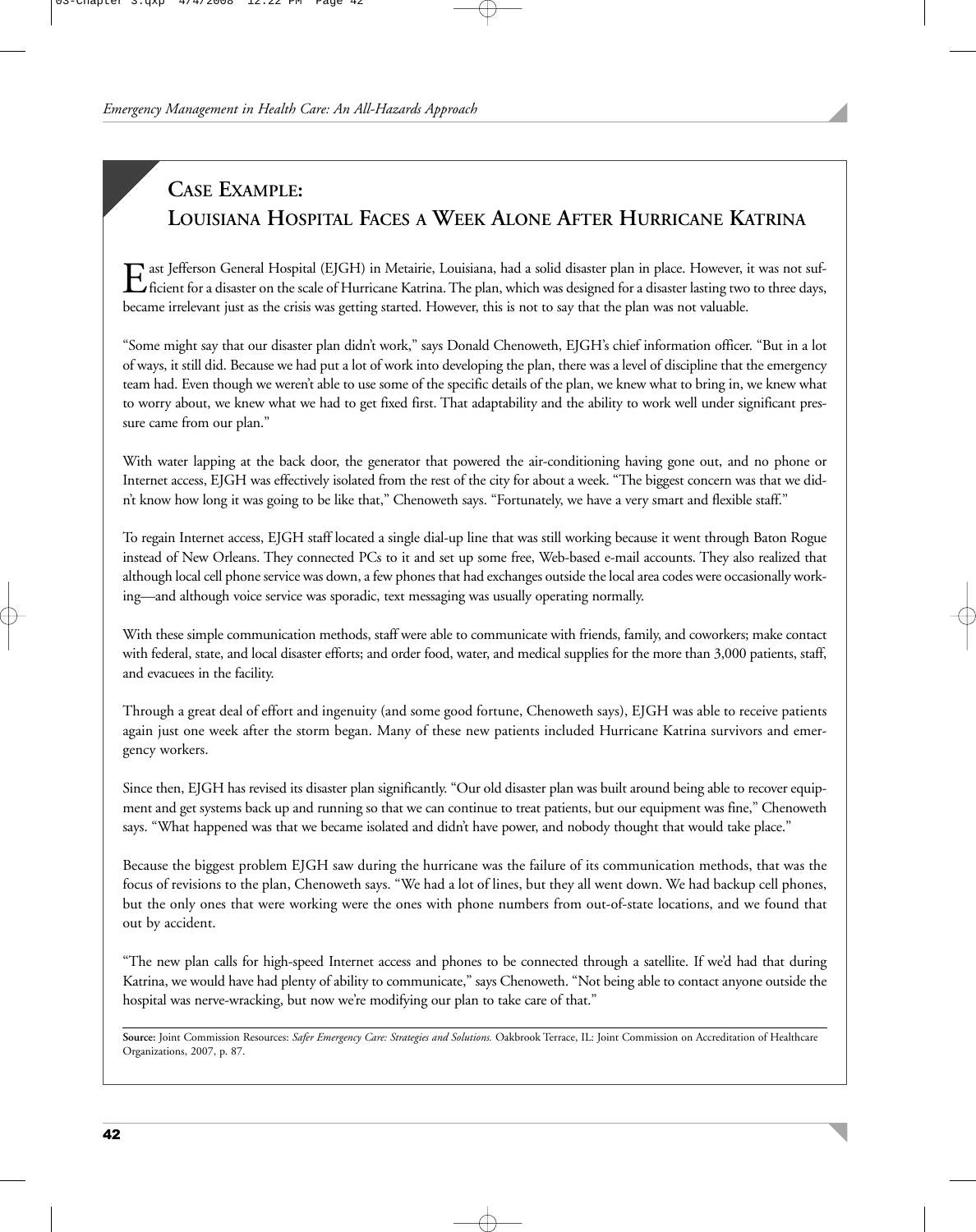# BE PREPARED TIP

#### **Agency for Healthcare Research and Quality Tool for Alternative Care Sites**

The Agency for Healthcare Research and Quality (AHRQ) has released a tool to quickly locate alternative care sites in the event that hospitals are overwhelmed by patients due to a bioterrorist attack or other public health emergency. The tool, produced by AHRQ partner Denver Health Medical Center, allows regional emergency planners to locate and rank potential alternative sites, such as stadiums, schools, recreation centers, motels, and other venues, based on whether they have such resources as adequate ventilation, plumbing, toilet facilities, communication lines, and food service areas. The tool lists about 30 attributes in all. The spreadsheet, which also addresses necessary equipment, supplies, staffing considerations, and coordination with local agencies to ensure that potential sites have not been designated for another use, is available at AHRQ's Web site at http://www.ahrq.gov.

Non–health care organization sites also should be considered as potential alternative care sites. These could include schools, college dormitories, libraries, recreation centers, sports stadiums, military armories, closed hospitals, places of worship, and hotels. Even large corporate buildings might have spaces that could serve as areas to deliver care or as discharge centers. Health care orga-nizations should coordinate with other local agencies, however, to ensure that potential sites have not been designated for another use.

There are many factors to consider when selecting an alternative care site. Some might be less or more important, depending on the type of emergency at hand and the time of year that the emergency occurs. For example, ventilation might be less of an issue if victims do not have to be isolated or decontaminated. Heating is not as important if the event occurs in the summer or in a warm part of the country. Table 3-4 (page 44) provides a list of possible alternative care sites that organizations might wish to consider. Among the factors to consider when selecting an alternative care site are the following<sup>4</sup>:

- Ability to lock down the facility
- Adequate building security personnel
- Adequate lighting
- Air-conditioning/ventilation
- Area for equipment storage
- Biohazard and other waste disposal
- Communications capability
- Door size adequate for gurneys
- Electrical power with backup
- Family areas
- Flood supply/preparation area
- Floor and walls adequate
- Heating
- Laboratory/specimen handling areas
- Laundry area
- Loading dock
- Oxygen delivery ability, compressed medical air, and suction availability
- Parking for staff/visitors
- Patient decontamination areas
- Pharmacy areas
- Proximity to hospital/long term care facility
- Toilet facilities/showers/waste
- Two-way radio capability
- Water supply
- Wired for information technology/Internet access

Medications, medical records, and any medical equipment required by patients must be transferred, along with the patients themselves, during the transition to the alternative care site. To accomplish this, organizations might wish to consider developing a checklist to ensure that the patient has all of his or her vital information. It could include a medication list, a diagnosis or problem list, a medical history with the names and phone numbers of physicians, and a list of allergies and sensitivities. Organizations might also choose to develop an abbreviated medical record for use in a large-scale emergency that can be kept with the patients as they move through the system.

In addition, patients have to be tracked to, within, and from the alternative site. One of the best ways to ensure the accurate tracking of patients is to start with an accurate list of all patients and their locations within the organization. Some hospital associations are assisting members with this task by developing patient tracking systems. As part of the HICS, the Disaster Victim/Patient Tracking Form (*see* Figure 3-2, page 45) is an example of a tool that can be used to account for the location of patients receiving medical attention throughout a facility. The document has space to list the names, sex, dates of birth, triage area, disposition, and other essential information for up to 21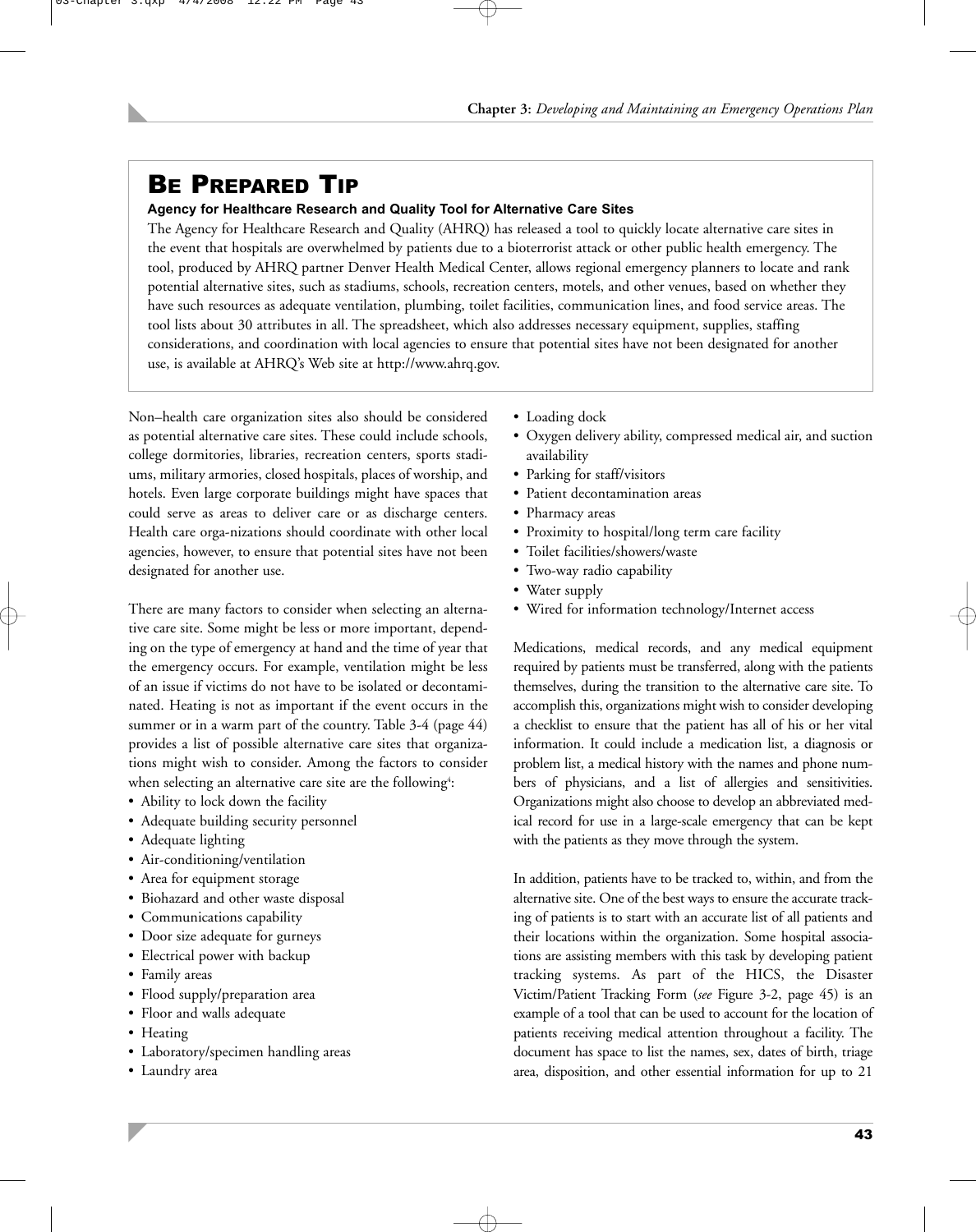# BE PREPARED TIP

#### **Choosing an Alternative Care Site**

Develop a spreadsheet, placing factors from the list of items to consider when selecting an alternative care site on one axis and the list of potential alternative care sites on the other. Use a 0 to 5 rating scale (bad, poor, fair, good, excellent) for each factor to determine the best alternative site(s).

## **Table 3-4.** Possible Alternative Care Sites

- Aircraft hangars
- Closed hospitals or nursing homes
- College dormitories
- Community/recreation centers
- Fairgrounds
- Government buildings
- Hotels/motels
- Libraries
- Meeting halls
- Military facilities
- National Guard armories
- Places of worship
- Schools
- Sports stadiums/facilities
- Tents
- Trailers
- Warehouses
- Unleased/empty open-space buildings (such as grocery stores)

**Source:** Joint Commission Resources: *Are You Prepared? Hospital Emergency Management Guidebook.* Oakbrook Terrace, IL: Joint Commission on Accreditation of Healthcare Organizations, 2006.

patients or victims of an identified event. It is designed to be completed hourly and at the end of each operational period, upon arrival of the first patient and until the disposition of the last.

Finally, patients and staff will require transport to the alternative care site. Ground transportation options include the following:

- Ambulances
- Ambulette services, which are equipped with wheelchair lifts
- Facility-owned buses or vans
- Family members' and volunteers' automobiles
- Prearranged use of local school bus company or school district buses

Inclement weather or poor terrain can make driving difficult; therefore, air transfer, such as helicopters, might have to be considered.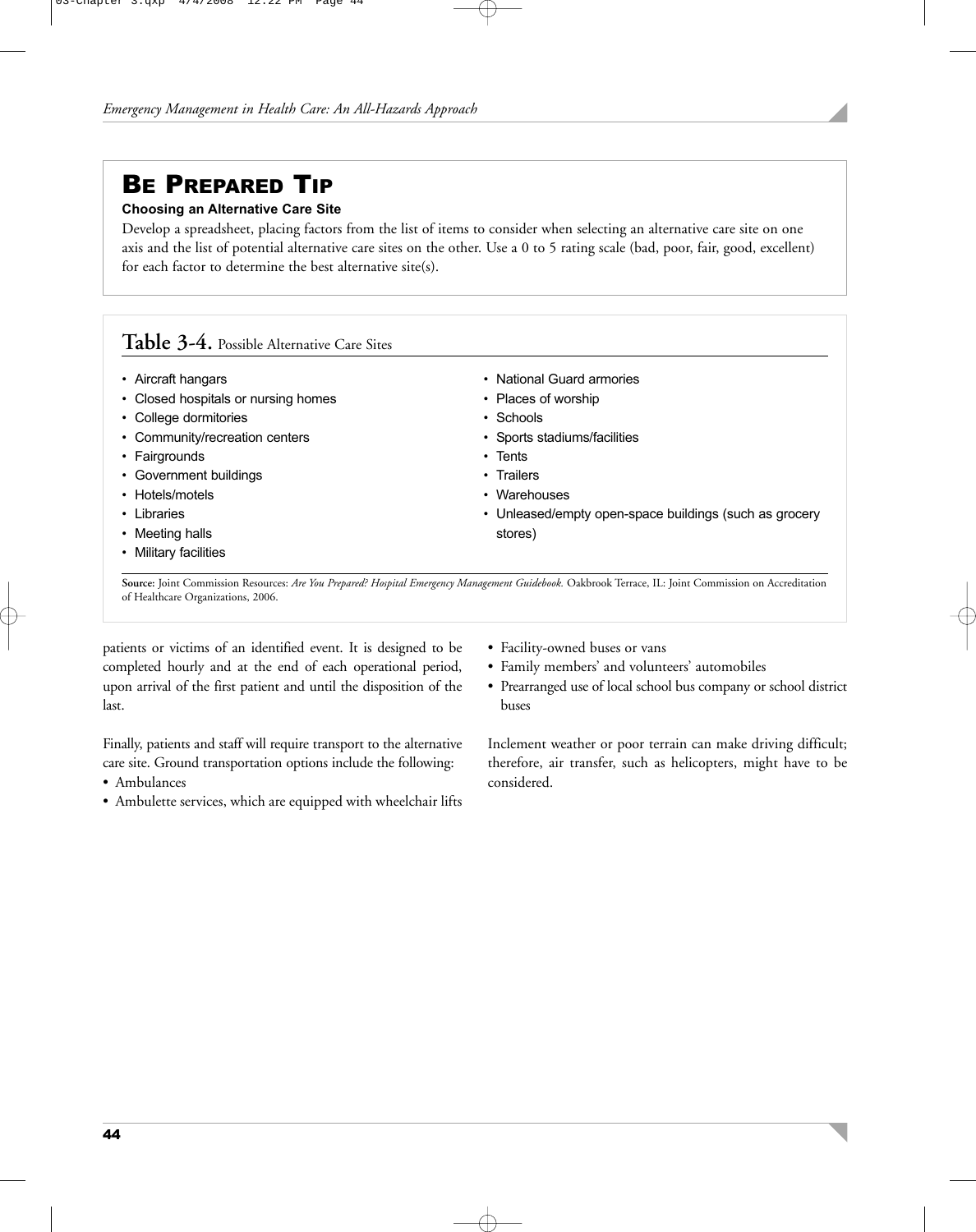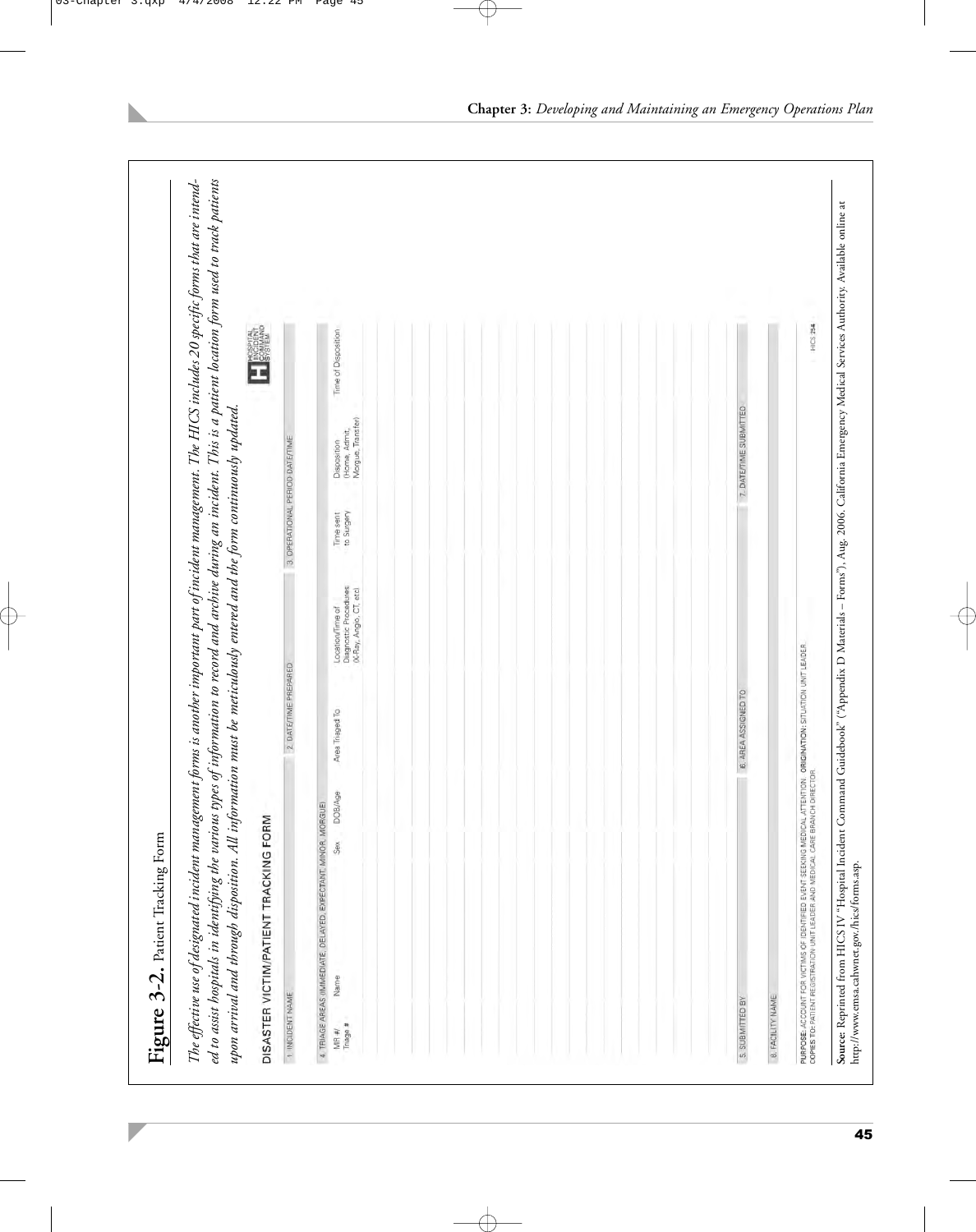#### **Coordinating with the Media**

An emergency operations plan (EOP) should include policies and procedures for coordinating with the media, recognizing that emergency responses are improved when the media has been given accurate and current information. A 2007 study shows, though, that journalists and public health information officers (PIOs) often don't see eye to eye during disasters, with perspectives and organizational processes cited as limiting effective communication. Solutions to the challenge of sharing accurate and appropriate information include journalist participation in disaster exercises and drills, sharing of informational resources, and raising awareness at trade meetings.<sup>1</sup>

To the extent possible, the organization representative coordinating with the media should respond promptly and informatively to the media. The information must be accurate while also protecting patient confidentiality.

When speaking with the media, consider the following tips<sup>2</sup>:

- Speed is crucial in working with the media. Promptly call back reporters, as they frequently need the information to meet a deadline.
- Remain calm. If a reporter gets aggressive, stay focused on the question at hand and try to answer to the best of your ability.
- Never say, "No comment." It is okay to say, "I don't know."
- Look for opportunities in the interview to share key messages.
- Talk from the audience's or reader's point of view and avoid organization-specific jargon.
- Remember that anything you say during the course of the conversation could appear in print. There is no such thing as "off the record."
- If a reporter uses negative language, do not repeat it and do not repeat the question.
- Never argue with a news reporter about a story.
- Never flatly refuse to give information. Explain why the information is not available.
- Do not let a reporter put words in your mouth. Clarify comments when necessary.
- Repeating key messages is acceptable. Sometimes a reporter needs to hear a message several times and in several ways before he or she understands it.
- Answer questions directly, without giving more information than necessary.

#### **References**

- 1. Lowrey W., et al.: Effective media communication of disasters: Pressing problems and recommendations. *BMC Public Health* 7:1–8, Jun. 2007.
- 2. Joint Commission Resources: *Guide to Emergency Management Planning in Health Care.* Oakbrook Terrace, IL: Joint Commission on Accreditation of Healthcare Organizations, 2002.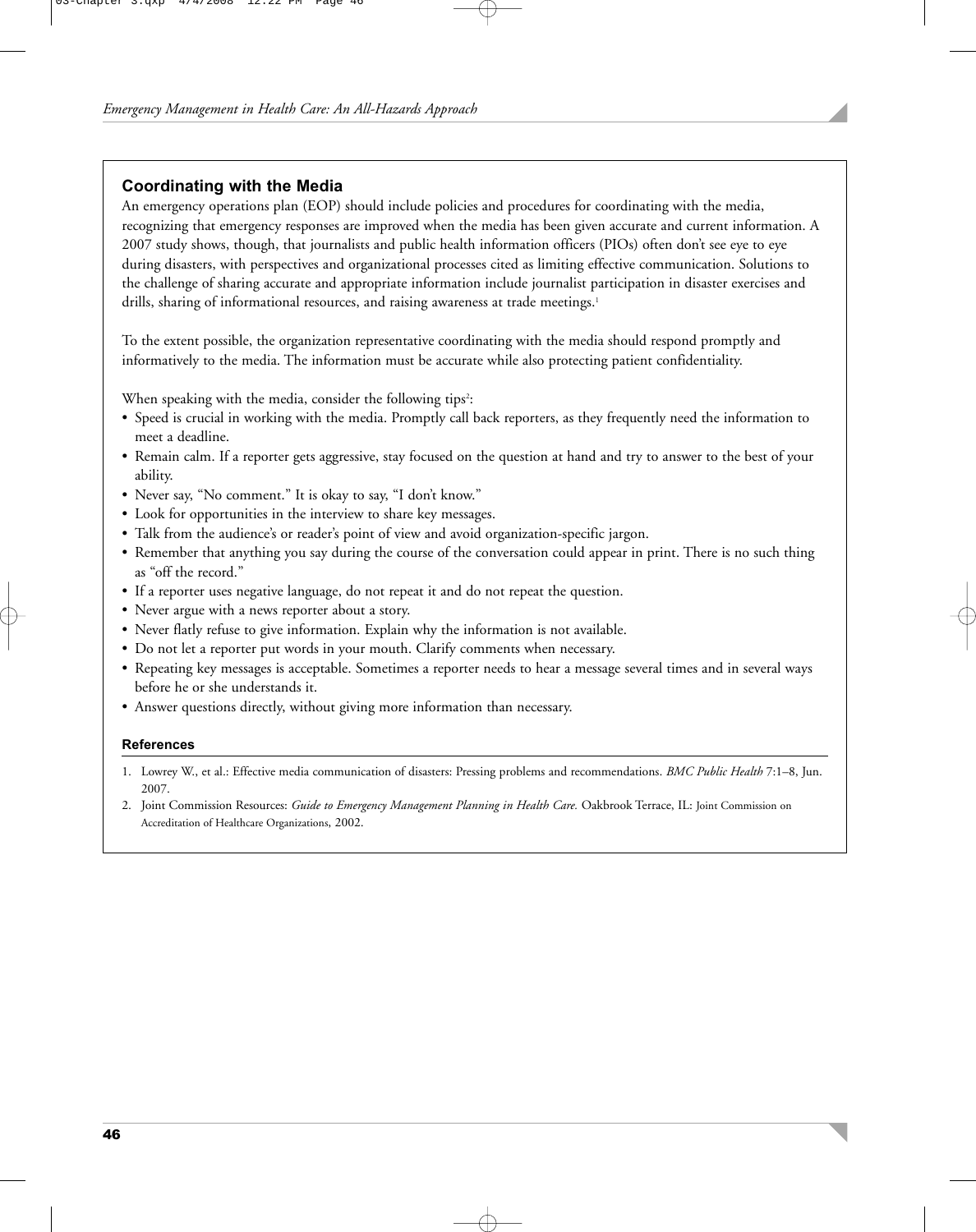# **CASE EXAMPLE: PANDEMIC PREPAREDNESS**

Nobody has to tell you that health care organizations come in all sizes and offer all types care for all different kinds of patients. Let's look at how two vastly different organizations—a health care system and a small community hospital—are handling the planning process to prepare for a likely pandemic.

## *The Veterans Health Administration: The Nation's Largest Integrated Health Care System*

Imagine providing medical, surgical, and rehabilitative care to 5.3 million patients at 154 medical centers and 1,300 sites of care, including 875 ambulatory care and community-based outpatient clinics, 136 nursing homes, 43 residential rehabilitation treatment programs, and 206 Veterans Centers.

That's the challenge faced by the Veterans Health Administration (VHA), the largest integrated health care system in the United States. In 2005 the Bush administration asked the VHA to come up with a strategy for dealing with pandemic flu. Although no one is certain about the exact biological characteristics of the next pandemic, it's likely to be caused by the H5N1 strain, known as avian flu. However, the VHA's plans and preparations must anticipate both likely and observed threats, such as H5N1, and threats from new, unrecognized strains of influenza virus.

"The number of people who are potentially eligible for our health care services is about a quarter of the nation's population, including veterans, their family members, and survivors of veterans," says Victoria J. Davey, R.N., M.P.H., deputy chief officer, Office of Public Health and Environmental Hazards, VHA.

Responding to the White House directive, the VHA named a 70-person team of staffers from all Department of Veterans Affairs (VA) divisions, including clinicians, hospital administrators, and infection control policy and leadership experts. These team members were divided up into work groups, and five months later, they delivered to the Homeland Security Council a 150-page detailed report on how to plan for and respond to a pandemic flu.

The plan is aimed at the VHA's stakeholders, including 25 million veterans, 235,000 VA employees, 93,000 volunteers, and 83,000 annual trainees. "We're also part of any federal report," says Davey, "so if an emergency is declared, we'd be working with civilian health care units and with health care units in other agencies, such as the Department of Defense. We're there for everyone who needs us."

## *A Model Plan*

The Homeland Security Council rates the VHA's effort a "model plan," and other federal agencies have asked the VHA to share it with them. The plan explains how to prepare employees for a pandemic and how to handle space planning, infection control, supplies, heightened surveillance, staff illness, precautions for health care facility staff, mental health support for patients and staff, security, supplies, and many other subjects.

Another section includes instructions on responding to an actual pandemic, including information on refocusing patient care priorities, hand and respiratory hygiene, support for all ill staff members, antiviral drugs, vaccines, diagnostics, flexible work standards, recredentialing of the organization's retirees, changing demands and surge, advice line/telemedicine, fatality management, and security for health care sites. The final section of the plan deals with returning to normal operations and services following a pandemic.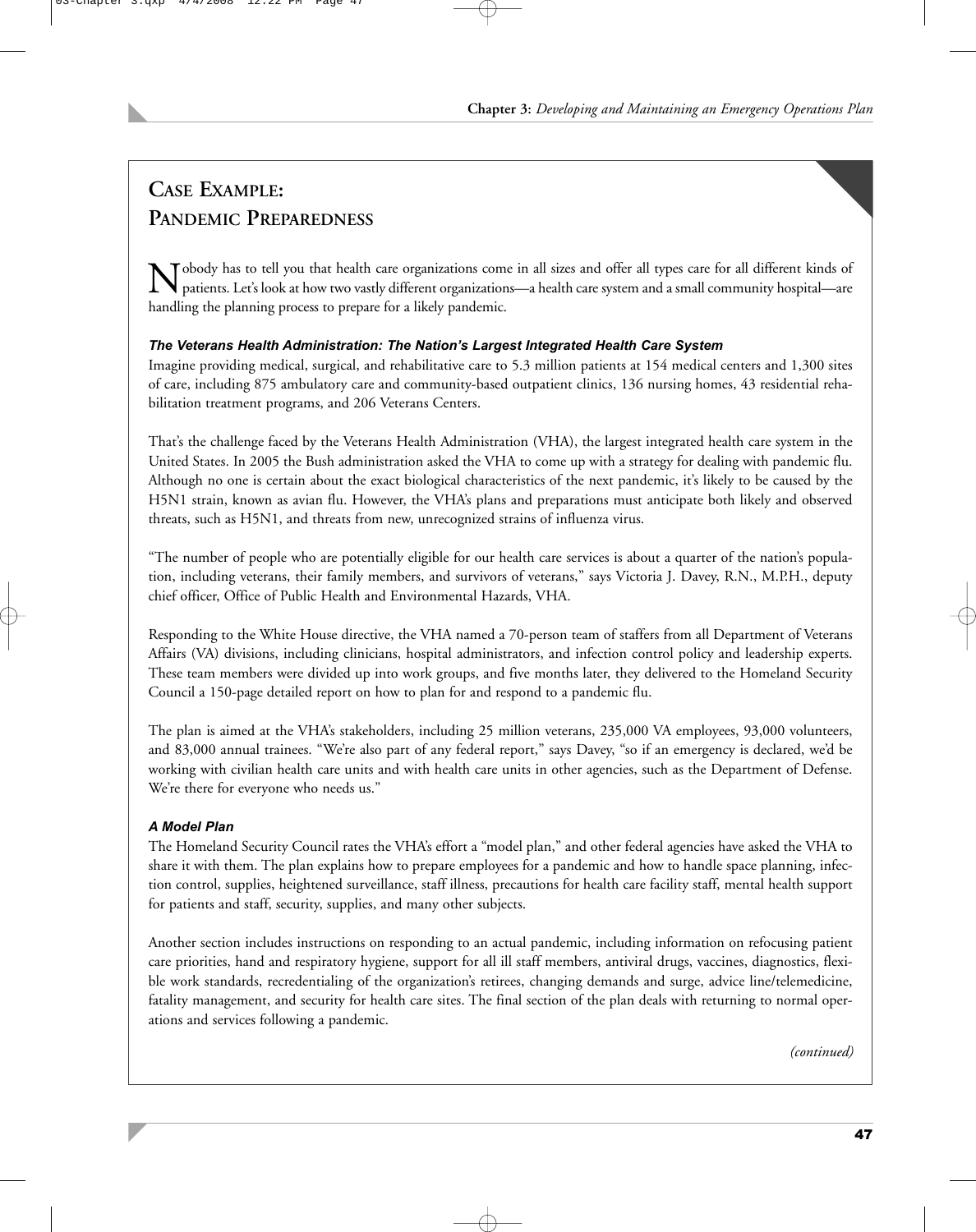#### **Case Example: Pandemic Preparedness,** *continued*

"Health care organizations of any size will find the plan's 50-page toolkit section particularly interesting and useful," says Davey. "It features checklists for preparing for and responding to a pandemic. VA hospitals will use this framework to develop their own pandemic flu preparedness plans. They'll also appreciate the planning templates for use by local hospital management." The VHA plan is furnished in an editable format so hospitals can adapt different pieces of the plan to their own situations. "It will probably save them a great deal of time," says Davey.

So far, the VHA has distributed its plan only within the VA. However, after the mostly minor suggestions from the Homeland Security Council have been incorporated, the VHA pandemic flu plan will be available for download from the VHA Web site, at http://www.publichealth.va.gov/flu/pandemicflu.htm.

"Most of the questions we've gotten so far are about whether hospitals have to do their planning just the way we suggest," says Davey. "The answer is that we've tried to make this document very light on policy and instead offer suggestions that local health care organizations can adapt to their needs. Rather than, 'You must do this!' our tone has been, 'Consider including this.'"

#### **Portrait of Northwest Community Hospital**

**Beds:** 488 for inpatient and outpatient services **Inpatients per year:** 28,500 **Outpatient visits per year:** 350,000 **Physicians with offices throughout service area:** nearly 1,000 **Employees, including nurses, allied health professionals, and administrative and support personnel:** 3,700

#### *Northwest Community Healthcare: A Community-Sized System*

Northwest Community Healthcare (NCH), which serves the suburbs northwest of Chicago, has been working on its pandemic flu plan since February 2005. The hospital solicited input from a broad multidisciplinary team within the hospital, including representatives from various clinical units, as well as from respiratory therapy, trauma, emergency medical services (EMS), the emergency department, radiation, oncology, infection control, and intensive care. NCH also held planning meetings with the regional Hospital Incident Command System.

The result of NCH's work is a four-page, tiered plan modeled on a plan issued by the Department of Health and Human Services. The plan explains what to do in case of varying levels of emergency, including a pandemic alert, seasonal influenza, a pandemic outside the United States, a pandemic inside the United States, and a local pandemic afflicting residents in the surrounding three-state area.

At each level, the plan deals with specific subjects, including hospital surveillance, hospital communication, staff education and training, triage, clinical evaluation and admission procedures, facility access, occupational health, use and administration of vaccines and antivirals, surge capacity, security, and mortuary issues.

"We've addressed as well as we can the unknown biological characteristics of a pandemic flu," says Mary Casey-Lockyer, R.N., C.C.R.N., the hospital's emergency response coordinator. "A plan like this can't be done overnight. Instead, we see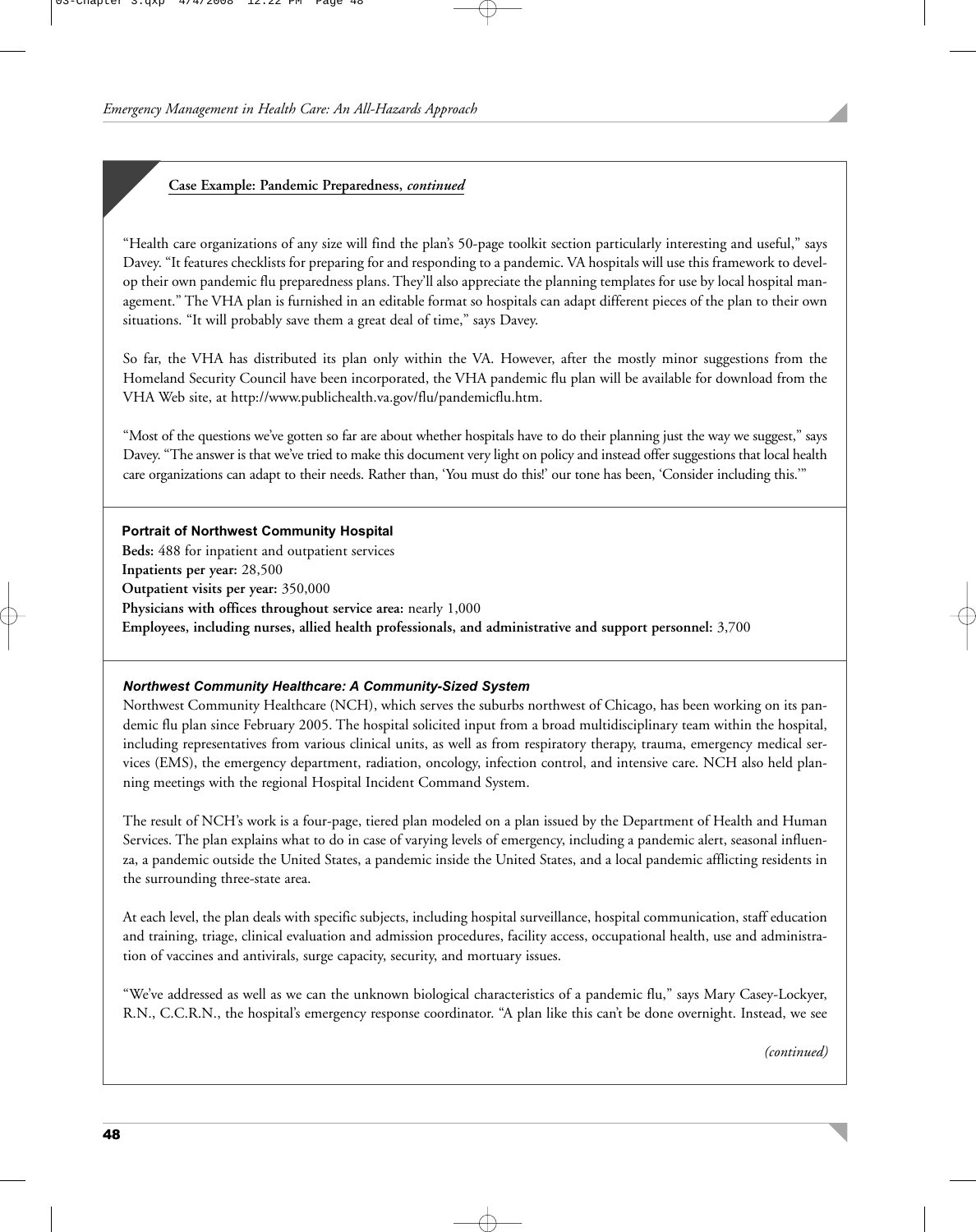#### **Case Example: Pandemic Preparedness,** *continued*

it as a living document on which we'll continue working for a long time. And we're partnering on it with regional, state, and federal authorities."

NCH is also planning regionally for alternative care sites for the minimally ill in case of a pandemic. "We're looking at which buildings could be used in case of a pandemic," says Casey-Lockyer. "We'll need clear criteria for hospital admission in case of a pandemic, and we're hoping that those criteria will be issued by our public health authorities at the county and regional level. We may have to ask our EMS providers to keep people at home and make sure they have fluids."

#### *Respirators and Masks*

One item that has proven controversial is the use of masks and respirators for staff members. Says Casey-Lockyer, "We are taking a risk-benefit approach by fit-testing a large percentage of our staff members, and we've alerted our N-95 vendors that we may ask them to fit-test some of our employees as well." NCH has stockpiled N-95 respirators and masks, and it's possible that the Illinois Department of Public Health would permit reuse of N-95s. "We have more than one per person, but no one can be sure how quickly these respirators would be used up."

NCH is considering a train-the-trainer approach in which it would train a corps of employees to fit-test other employees on a just-in-time basis. Casey-Lockyer anticipates that NCH might have some leeway on this in terms of time. "A pandemic in Asia would probably move fit-testing onto the front burner for us, especially since the World Health Organization is being so vigilant about tracking avian flu in various sites around the world as well as among our own animal and human population."

#### *Communicating the Plan*

The NCH home health care department presents guidelines on pandemic flu and emergency readiness at staff meetings, general meetings, and monthly emergency management committee meetings, and all this information is relayed to employees. In case of an emergency such as a flu pandemic, NCH would activate a pager alert system to its leaders, containing a dedicated emergency extension, which they would call to get instructions about whom to call back.

#### *Partnering with Others*

NCH is working with the EMS in the municipalities it serves. It also meets each month with the Northern Illinois Emergency Management Consortium, which has been coming together since the September 11 attacks to share concerns, plans, and information. During those meetings, NCH updates the participants on the medical and health aspects of various hazards.

"We've become partners," says Casey-Lockyer. "Hospitals are increasingly reaching out to the community and vice versa to plan for hazards such as a pandemic. That way, if I encounter trouble, I'll know that someone from a nearby community will lend a hand. Knowing everyone face to face reassures us that we all have each other's backs."

**Source:** Reprinted from Joint Commission Resources: Pandemic preparedness. *Environment of Care News* 10:5, May 2007.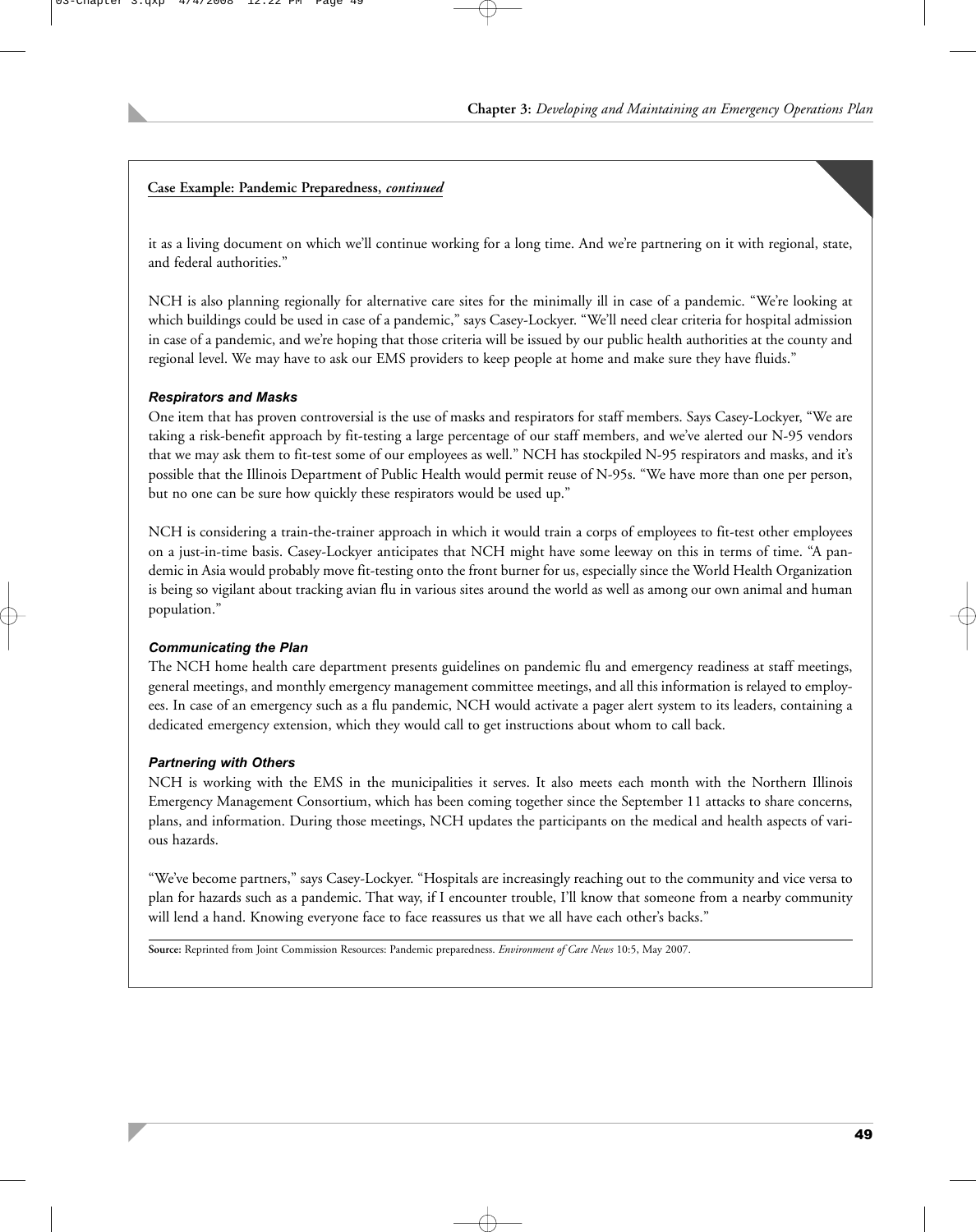# **CASE EXAMPLE: LONG TERM CARE ORGANIZATIONS AND EMERGENCY RESPONSE**

The World Trade Center and Pentagon attacks of September 11, 2001, showed the major role that long term care organizations could be asked to play during an emergency. Following the attacks, the Department of Health and Hum Services (HHS) waived the three-day hospital stay requirement for Medicare coverage of nursing home care in the affected areas for the duration of the disaster. This allowed hospitals to discharge less than severely ill patients to long term care facilities. All long term care facilities in the area were required to report their bed availability to the HHS.

New York's Jewish Home and Hospital took a number of patients out of Lenox Hospital and Mount Sinai to free up the hospitals for the forecasted, but never materializing, deluge of patients. The long term care facility's own physicians and ambulances transported the transferring patients to the Jewish Home and Hospital so as not to call on the hospitals' ambulances and staff. The Jewish Home and Hospital also took a number of the more frail residents of Hallmark at Battery Park City, an independent and assisted living facility that had to evacuate all 75 residents and 40 staff members immediately following the attack. The evacuation went smoothly and nobody was hurt.

In addition, the New York Association of Homes and Services for the Aging, Jewish Home and Hospital, and other long term care organizations coordinated blood donation and other volunteer operations to assist the rescue effort. Long term care physicians and nurses volunteered their services in the triage areas set up at Chelsea Pier.

#### **For Additional Assistance**

- Hospital Incident Command System (HICS; through the California EMS Authority): http://www.emsa.ca.gov
- Center for HICS Education and Training: http://www.hicscenter.org
- U.S. Department of Health and Human Services, Centers for Disease Control and Prevention: *Long Term Care and Other Residential Facilities Pandemic Influenza Planning Checklist:* http://www.pandemicflu.gov/plan/LongTermCareChecklist.html
- The Joint Commission: *Standing Together: An Emergency Planning Guide for America's Communities:* http://www.jointcommission.org/PublicPolicy/
- American Health Care Association: *Disaster Planning Guide: A Resource Manual for Developing a Comprehensive Preparedness Plan:* http://www.ahca.org/news/nr060424b.htm
- Agency for Healthcare Research and Quality (AHRQ): *Emergency Preparedness Atlas: U.S. Nursing Home and Hospital Facilities:* http://www.ahrq.gov/prep/nursinghomes/atlas.htm
- AHRQ: *AHRQ Disaster Response Tools and Resources:* http://www.ahrq.gov/path/katrina.htm
- English J.F., et al.: *Bioterrorism Readiness Plan: A Template for Health Care Facilities:* http://www.cdc.gov/ncidod/dhqp/pdf/bt/13apr99APIC-CDCBioterrorism.PDF